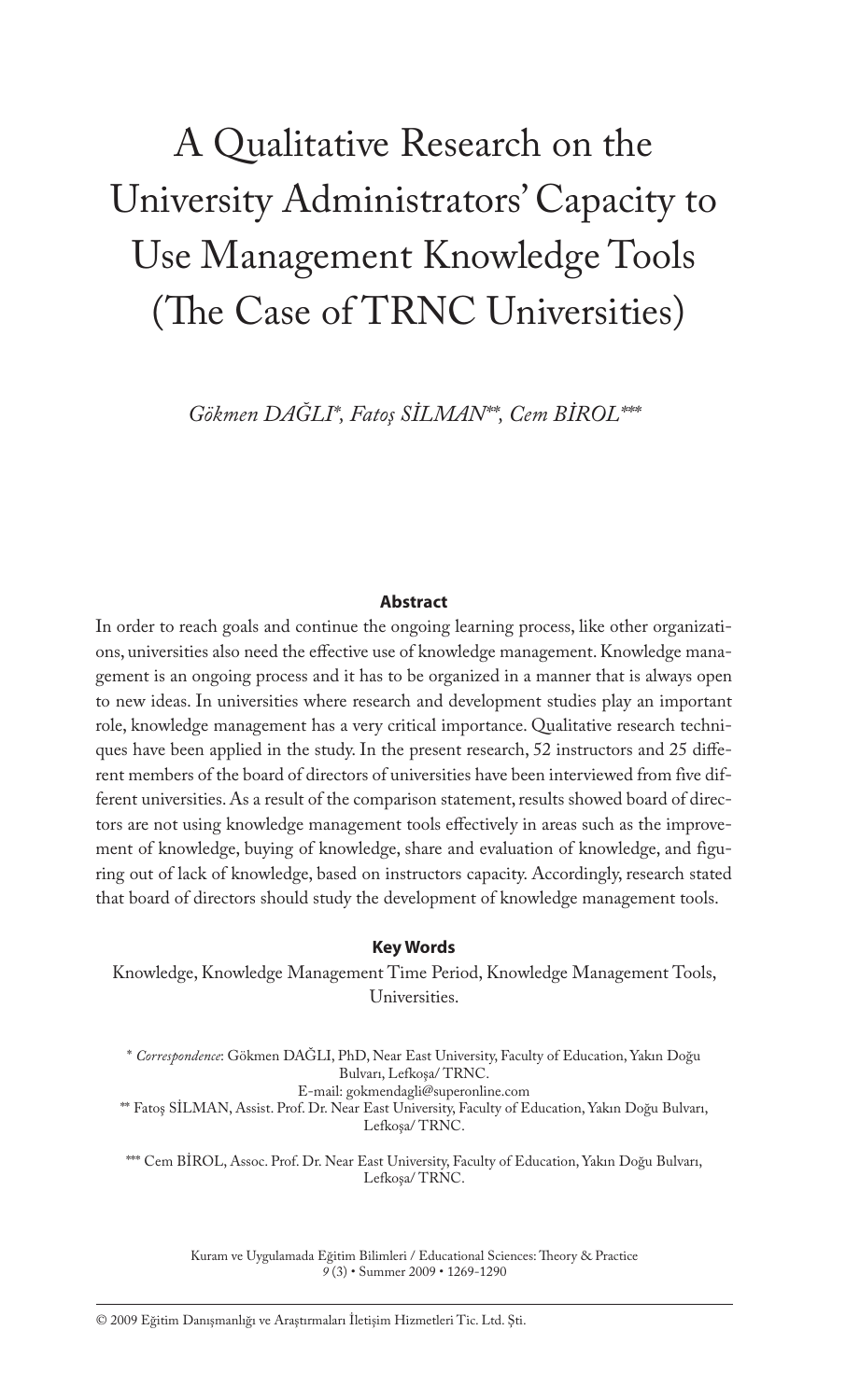Knowledge management becomes one of the necessary tools for modernday organizations. Universities also have to pay intensive attention to knowledge management projects in order to accomplish their objectives and continue the ongoing learning process. The time period is very important and should be organized and developed for upgradable standards. In universities where research and development studies play an important role, knowledge management has a very critical position in the process (Mikulecka & Mikulecky, 2000). Knowledge is the main asset of universities; accordingly, universities play the main character to spread and manipulate knowledge for the society and are the key factor for implementing strategies. In order to reach their missions and social functions, universities should have effective use of knowledge management (Conceicao Heitor, & Oliveira, 1998; Oosterlinck, 2002). The new ideas and suggestions are important in order to develop the knowledge management tools; however, there are not enough studies on this important issue (Agrawal, 2004; Kidwell, Linde, & Johnson, 2000; Rowley, 2000).

According to strategic management literature, it has been discussed that resource based implementation has been more efficient and unique for the success of organizations and that organizations should focus on this strategic and valuable technique (Connor, 2002; Prahalad, & Hamel, 1990; Zack, 1999). Knowledge, today, is the most important and strategic resource in our environment (Kogut, & Zander, 1996; Nonaka, & Takeuchi, 1995; Wijetunge, 2002). "Knowledge" can be defined as "purposeful knowledge" (Davenport, & Laurence, 1998; Yahya, & Goh, 2002). Organizations should expand their resources to organize data in useful format. However, knowledge can only be reached if and only if organizations expend additional resources to discover patterns, rules, and contexts where the knowledge works. Knowledge can also be identified as the role of converting data to knowledge within the context of environment and experience. Knowledge has more critical function in decision making process, more than resource and data. Knowledge can be defined as accurate and non-accurate knowledge. Accurate knowledge can be described as formal-systematic knowledge where it can be easily explained and message transferred to the recipient. Whereas non-accurate knowledge is where the message is difficult to explain, transfer, and identify. It can be described in different ways such as talents, senses, meanings, values, etc.

The new organizational identity can be formed when the individuals' accurate and non-accurate knowledge combine each other in organi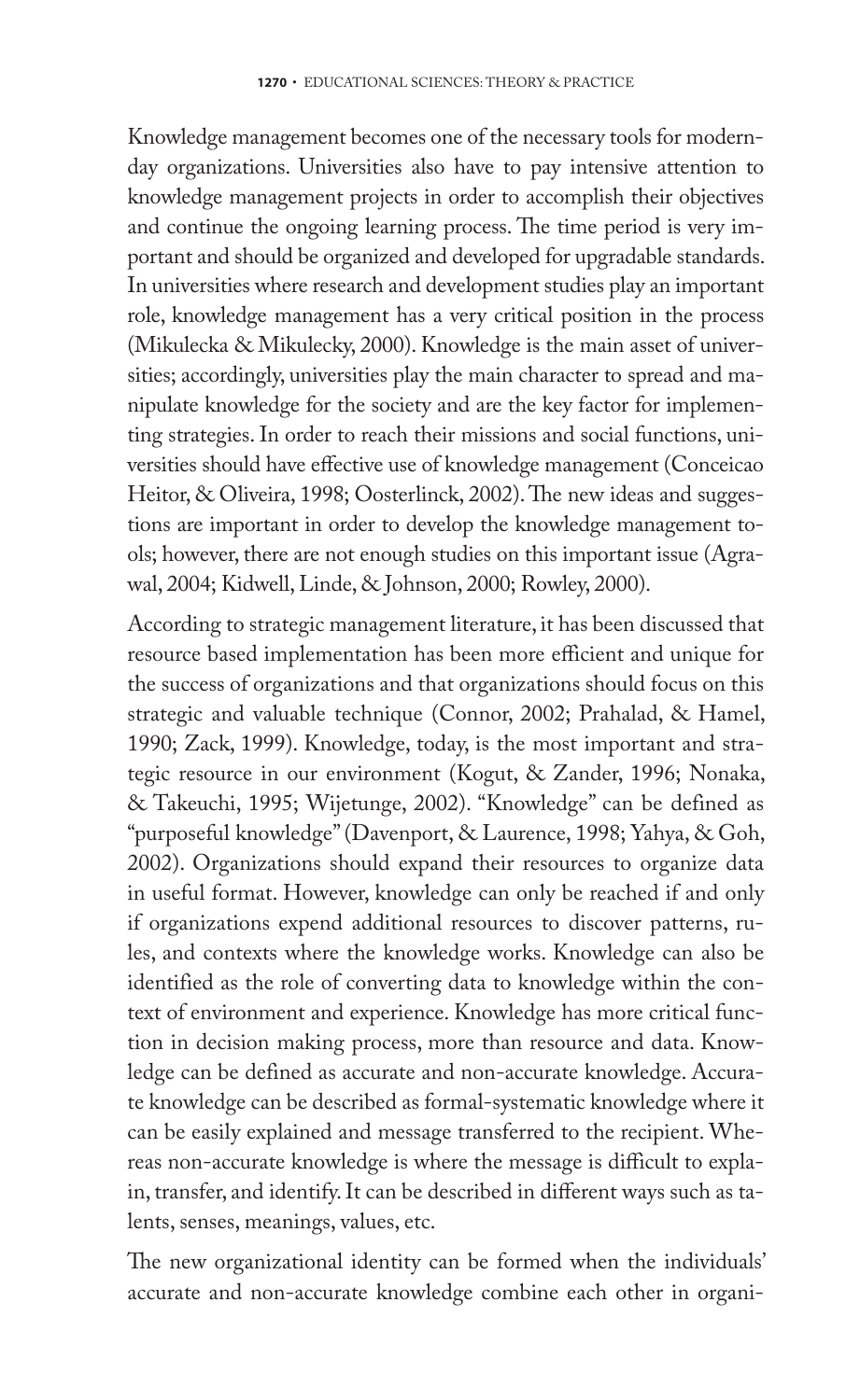zations (Nonaka, & Takeuchi, 1995; Nonaka, Toyama, & Konno, 2000; Yim, Kim, Kim, & Kwahk, 2004). Knowledge is the most decisive organizational resource in the organizational structure of institutions which should be used and organized systematically in order to be efficient and effective. In order to manage knowledge, effective planning and programming is needed. The management of knowledge is the combination of important topics such as explaining, obtaining, developing the knowledge, the use of knowledge in an effective way and spread of knowledge in the organization. Knowledge management is the time period where organizations share common situations they have to adapt themselves in highly competitive and changing environment (Beijerse, 1999; Demarest, 1997; Perez, & Pablos, 2003).

According to Aktan and Vural's (2004) introduction from Jarrar's (2002, p. 322-323); the aim of knowledge management can be described in ways such as; increase competition between organizations, effective decision making and time planning, raise the responsibility towards customers, sharing of knowledge between employees and at the same time the prevention of non-educated employees, increase the interaction between co-workers in terms of knowledge and sharing knowledge between themselves, increase the performance of employees and the projects in progress, increase the quality of products and services, and motivate the innovations and new ideas.

Theoretically, universities' main function and mission is to provide and spread knowledge and ideas within communities (Loh, Tang, Menkhoff, Chay, & Evers, 2003). Universities have two main functions; these are research and education. Universities are the main producers of intellectual assets of nations with their graduates and also with the continuous research that they are doing in order to provide new and developed knowledge (Loh et al., 2003; Mothe, Gertler, Landry, Niosi, & Wolfe, 2000).

Organizations focus on the information they need to succeed their objectives. This is also the same for universities. However due to their mission, which is the spread and creation of information, universities are directly related with knowledge. This gives universities the main advantage in terms of the process of information management. Universities can differ from organizations by synergic combination of education and research (Oosterlinck, 2002). Universities' research process can be defined as "research and development informational time period." Research and development can focus on the invasion of information. Accordingly, information management can support this idea.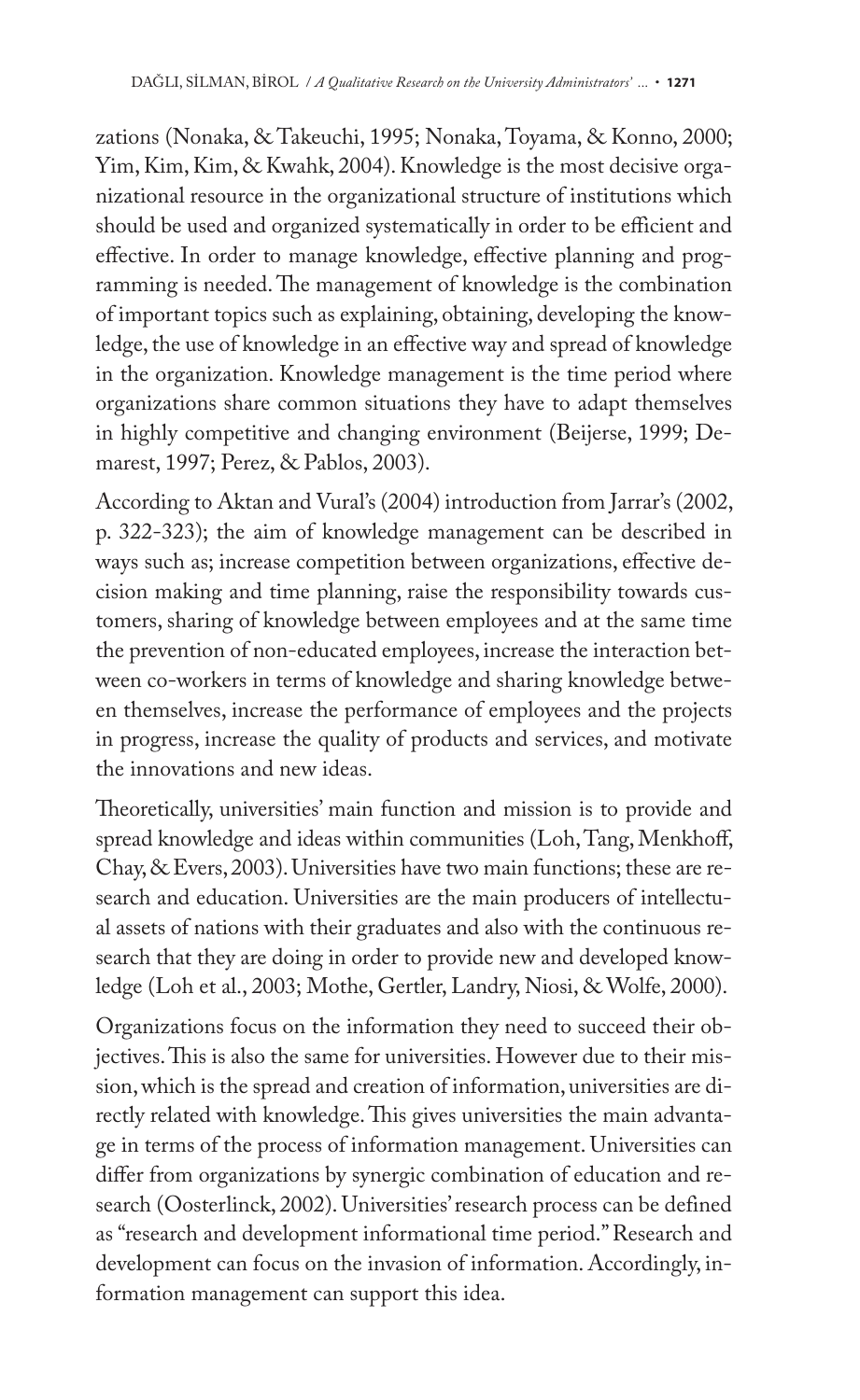This time period should give researches unlimited environment and provide connection between disciplines in order to raise the interaction and quality of information. Interaction between organization members has positive effects on information production; accordingly, information management should support this interaction. Interaction of organization members with people other than their organizations and especially the use of information from these people should have positive effect on "research and development time period" (Yli-Renko, Autio, and Tontti, 2002; Numprasertchai & Igel, 2004).

Knowledge management should be supported by knowledge management tools whereas knowledge management without its tools can be defined as inadequate. Knowledge management can be formed by tools which motivate learning process. It is difficult to accomplish knowledge management without its tools. Knowledge management tools play an essential role both in the knowledge management time period and gaining of knowledge process.

Accordingly, in developing nations where researching knowledge and knowledge management tools are rarely developed; both the tools and gathering of knowledge studies should have main priorities (Kalkan, & Keskin, 2002).

Knowledge management has 4 major steps in which knowledge management tools should be used in practice in order to develop knowledge. These tools are; finding the knowledge deficiency (by organizing meetings, brainstorming, working on the future scenarios, etc.) improvement and purchasing of knowledge (research and development activities, use of electronic resources, outsourcing, etc.), sharing of knowledge (partnership, team work, observations), evaluation of knowledge (control of internal and external effects, benchmarking, evaluation of reports). Successful knowledge management can depend on how knowledge resource tools are effectively applied.

Turkey and the Turkish Republic of Northern Cyprus (TRNC) in the university information management research related to any commonfor the very small number of primary and secondary education institutions to investigate the management of information systems, the current situation to be put in the middle of the work has been seen. Muratoğlu (2005)'s research on university administrators and teachers' knowledge management effectively in schools does not apply, school comparisons,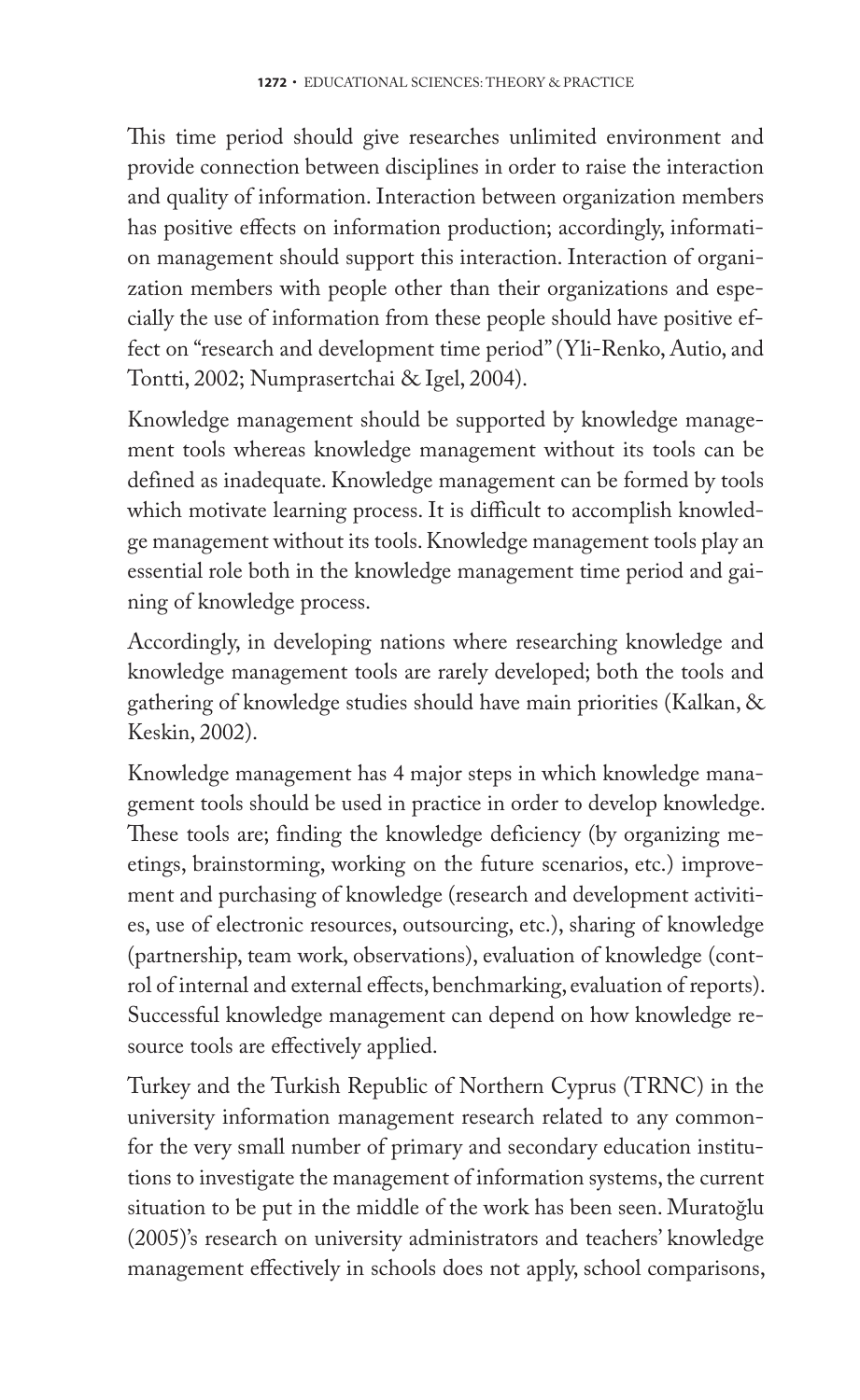and information team to create effectively been made, the desired information immediately to reach the schools seriously as stored information and the knowledge base consists of the results has not got to have.

#### **Purpose of the Study**

Parallel to the modern-day changes and developments, universities, like all other organizations, have to manage knowledge and create strategies to stay alive in the market place. Universities play an important role in nations' development; therefore, they should focus on effective use of knowledge in order to function efficiently. Knowledge management could be designed as an ongoing process. The time period makes knowledge management necessary for all organizations. It is mentioned that "in order to accomplish their goals," different organizations may have different knowledge systems because of the different goals. In addition, different goals are motivated by different factors. Generally, being competitive and increasing the efficiency are the most common objectives of organizations with knowledge management adoption. Knowledge management plays an important role in universities where research and development is very vital and critical (Mikulecka, & Mikulecky, 2000). The effective use of knowledge management in universities, where spread of knowledge among communities, plays an important role. In order to reach their main mission, universities should focus on effective use of knowledge management (Conceicao et al., 1998; Oosterlinck, 2002). In this study, since there is not enough research on knowledge management in universities, the study aims to improve and develop studies in this area, and to find effective ways to implement the knowledge management and present these methods and apply them in most useful ways to universities administrative management.

#### **Method**

Qualitative interview techniques have been used in this research. Data have been collected in 3 different ways: Semi-interviews, open-ended questions, and close-ended questions. In semi-interview method, data questions can be prepared in advance and data are collected based on these questions (Karasar, 1998). This technique is not as strict as closeended questions and not as flexible as open-ended questions. It provides more realistic environment in the collection of data process; this is the main reason why semi-interview technique is used in the study.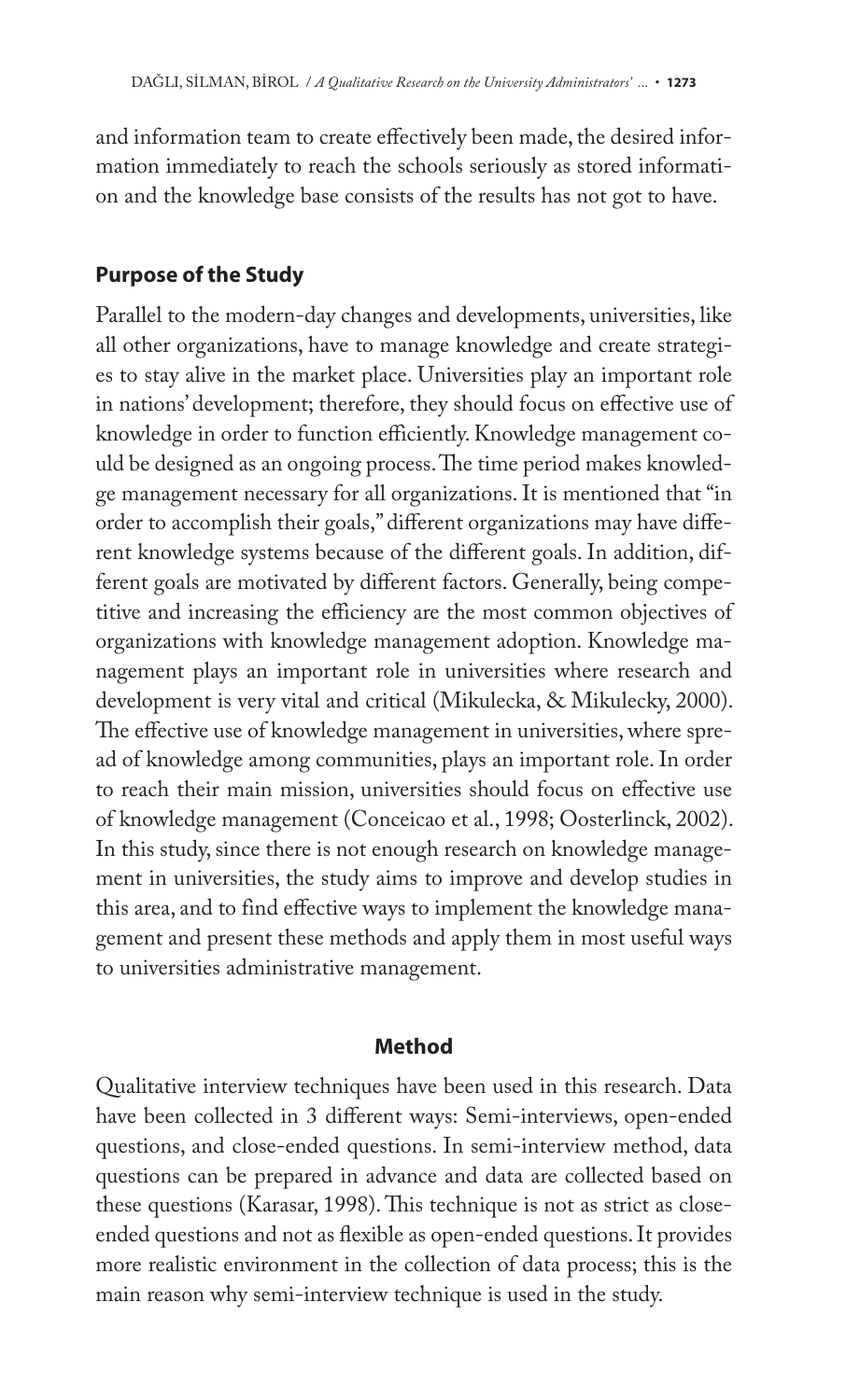#### **Working Groups**

Sample of the study from which the data have been collected was chosen via snowball sampling. In this example, most of the data collected from university administrators and faculty may be appropriate for the purpose of investigation (Tavşancıl and Aslan, 2001). In this research, different ways of expressions are followed. In these kinds of research measurements, different ways of research techniques are taken into account**.** Administrators from the faculties of education in 5 participant universities that operate in Cyprus took part in the study and Table 1 below was established. A total of 25 university board of directors (administrative staff) and 52 teaching assistants (academic staff) took part in the study which equals to 77 participants in total.

*Table 1.* 

Participant

| <b>Name of University</b>                 |              | <b>Management</b>                                          |                | <b>Total</b> |                   |
|-------------------------------------------|--------------|------------------------------------------------------------|----------------|--------------|-------------------|
|                                           | Dean         | <b>Head of</b><br><b>Vice</b><br><b>Department</b><br>Dean |                |              | <b>Instructor</b> |
| Near East University<br>(NEU)             | 1            | 1                                                          | $\overline{4}$ | 19           | 25                |
| Girne American<br>University (GAU)        | 1            | 1                                                          | 3              | 9            | 14                |
| Cyprus International<br>University (CIU)  | 1            | 1                                                          | 4              | 9            | 15                |
| European University of<br>Lefke (EUL)     | 1            |                                                            | $\overline{c}$ | 6            | 9                 |
| Eastern Mediterranean<br>University (EMU) | $\mathbf{1}$ |                                                            | $\overline{4}$ | 9            | 14                |
| Total                                     | 5            | 3                                                          | 17             | 52           | 77                |

#### **Data Collection Procedure**

Research knowledge was obtained between 15 March-01 July 2008 at convenient hours for the participants at their own private place after relevant interviews were conducted. In the research, how university participants perceive knowledge management and their ability and means to handle the relevant knowledge was examined. In obtaining the relevant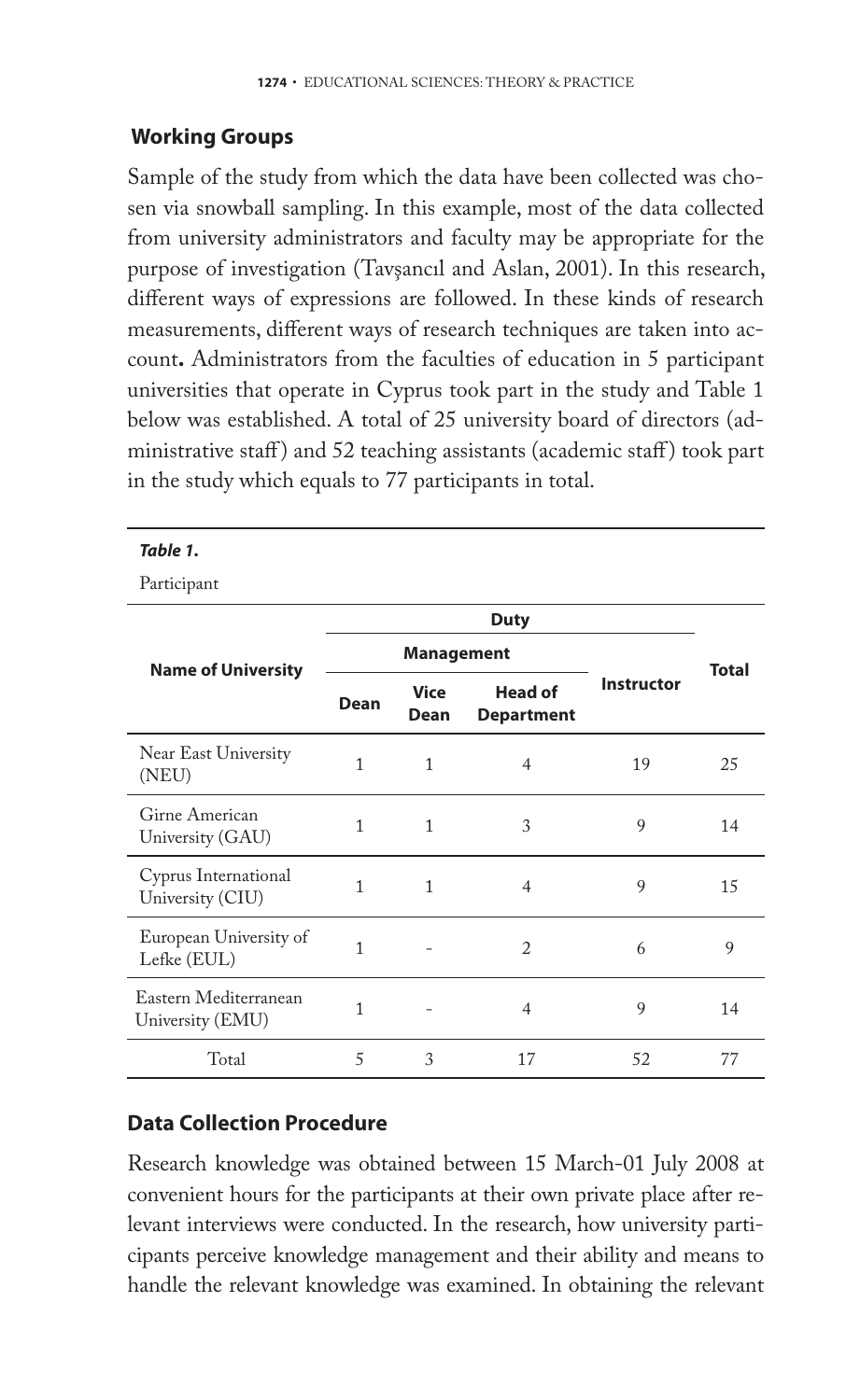knowledge, the relevant interview document, included the relevant knowledge management (including knowledge deficiency, improvement and purchasing of knowledge, sharing of knowledge and evaluation of knowledge). The questions in the interview document included the works of Beijerse (1999) and his well-developed tools list including general conditions of universities and knowledge management including development evaluation. In order to get approval after the interview document, the relevant forms were given to three experts and their approvals were obtained and relevant changes were made. Sample interviews were conducted with two university board of directors and one instructor then was established where the questions were clear and precise, whether the relevant observers to the questions asker were in conflict to the relevant questions asked were all reached on the capacity with the relevant knowledge. Two other experts also researched the relevant questions and answers and decided whether the answers were inaccurate record of the questions asked and whether the answers were irrelevant with the questions. After this study, it was found that the relevant questions were valid and accurate. It is agreed and well known that in qualitative research techniques the relevant data is concerned with whether the knowledge perceived is real.

## **Analyzing the Relevant Knowledge**

In this research, content analysis was used. Content analysis was completed in four phases and divided into four categories (Yıldırım & Şimşek, 2005).

# **The coding of the Knowledge**

In the interview sessions, the recorded cassettes were put in numbered lines. Interview notes and cassettes were all given to an expert to evaluate and relevant controls were made. After the interview notes were obtained, the relevant knowledge was put in a logical manner and was grouped together in a coded manner. After the relevant research was coded, a code list was obtained and the relevant knowledge acted as a key list. After the key list was read by the participants, "knowledge agreed" and "knowledge disagreed" in principal argued and brought to a consensus. In order to find at the accuracy of the knowledge, Miles and Huberman's (1994) suggested accuracy formula was followed and 94% accuracy was recorded. For the accuracy of the knowledge obtained 70% and over is recorded as accurate knowledge.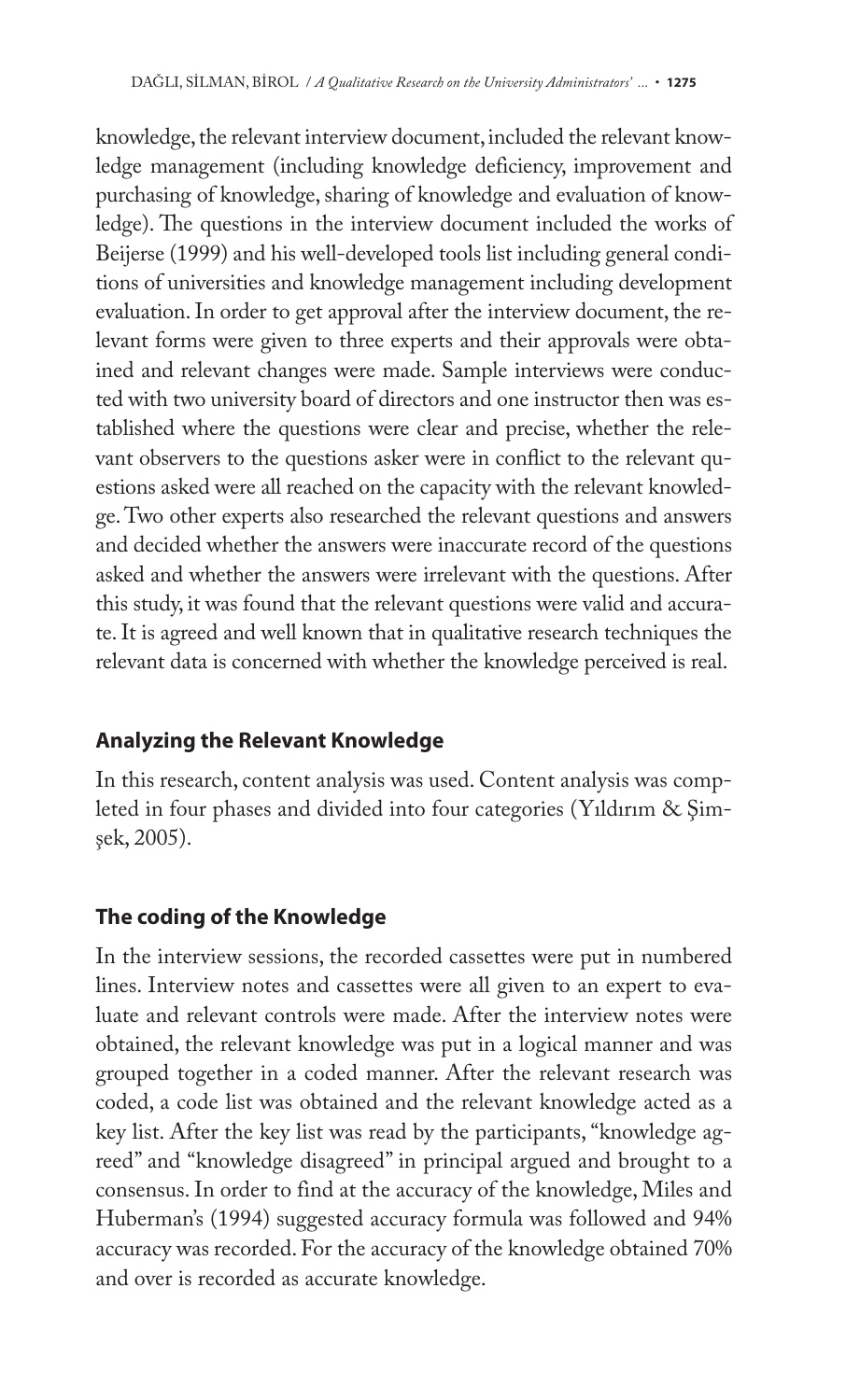#### **Finding new Themes**

In this part, first of all, codes obtained in the primary section will be categorized under themes created at the beginning. In determining the similarities between the codes, the codes were categorized and organized.

## **Arranging Data into Codes and put in Themes**

In this category, participants' answers and data were put into a language whereby the reader would understand in a clear and precise manner and were given to the reader. In order to ascertain which interview notes belong to the participants, footnotes were used along the research and interview notes were put into quotation marks. Later on, notes with quotation marks were expressed as which participant the relevant notes belong to.

*Example-1 "…………….." (G: ÜY (BD))*

G: Interview; ÜY (University Dean); ÖE (Instructor); B:B University; D: Dean; DY: Assistant Dean; BB: Head of Department.

# **Interpretation of Data**

At the final stage, detailed analysis of the research data obtained was interpreted with the relevant solutions. Gathered knowledge was continuously interpreted in the research and the relevant solutions were supported by the data.

#### **Results**

In this part, like other organizations, universities around the world are conducted in such a manner to use knowledge efficiently to survive and to accomplish their aims. In this relation, Beijerse's (1999) knowledge management tools were implemented in our research and examined on the participant universities administrative staff and instructors to evaluate their ability to use knowledge management competently.

# **1st Phase: Deficiency of Knowledge**

According to the university's vision, mission, and objectives, educational and managerial skills have a great impact on knowledge management,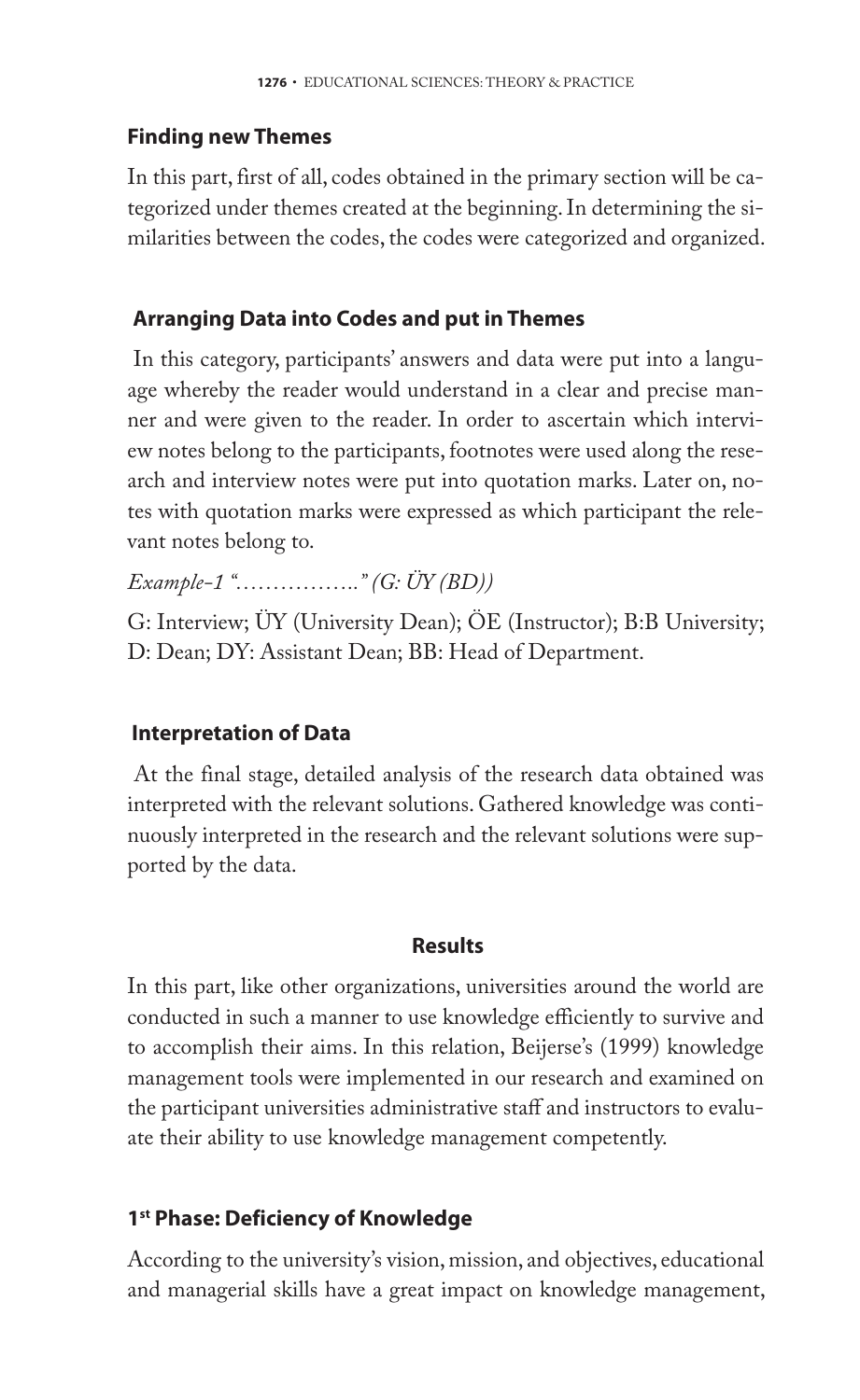regards to instructors and administrative staff, relevant knowledge deficiency, the tools used in connection with these data and the questions asked to ascertain the competency of the researched data of 25 administrative staff and 52 academic staff members were recorded in Table 2 with the relevant themes and percentages.

#### *Table 2.*

*Knowledge Management Tools in the Order of Use to Determine the Deficiency of Knowledge*

| Time<br><b>Period</b>                | <b>Knowledge</b><br><b>Management Tools</b>           | <b>University</b><br><b>Managers</b><br>Who are<br><b>Competent</b> | $\%$ | <b>University</b><br><b>Academicians</b><br><b>Who Find</b><br><b>Managers</b><br><b>Competent</b> | $\%$ |
|--------------------------------------|-------------------------------------------------------|---------------------------------------------------------------------|------|----------------------------------------------------------------------------------------------------|------|
| Identifying the Knowledge Deficiency | Meetings in order<br>to identify lack of<br>knowledge | 19                                                                  | 76   | 11                                                                                                 | 21   |
|                                      | Brain-storming<br>sessions                            | 8                                                                   | 32   | 5                                                                                                  | 9    |
|                                      | Teaching Assistants'<br>Skills Evaluation             | 23                                                                  | 92   | 41                                                                                                 | 79   |
|                                      | Research to figure out<br>most effective method       | 21                                                                  | 84   | 20                                                                                                 | 38   |
|                                      | Future scenarios                                      | 4                                                                   | 16   | 5                                                                                                  | 9    |
|                                      | Use of researchers and<br>counselors                  | 15                                                                  | 60   | 8                                                                                                  | 15   |

#### **Organizing Meetings**

One of the data gathering techniques for knowledge management is organizing meetings. Participants are interviewed regarding the effectiveness of the method of knowledge management tools. 76% of the participants which can be classified as managerial positions said that they organize meetings in order to improve knowledge management. Accordingly, based on these comments, we can conclude that they can easily address knowledge deficiencies in these meetings. Instructors which are the 79% of the participants which has huge number claim that organizing meetings are not enough and the board of directors do not use that tool that much. In most cases, meetings which can be organized in rare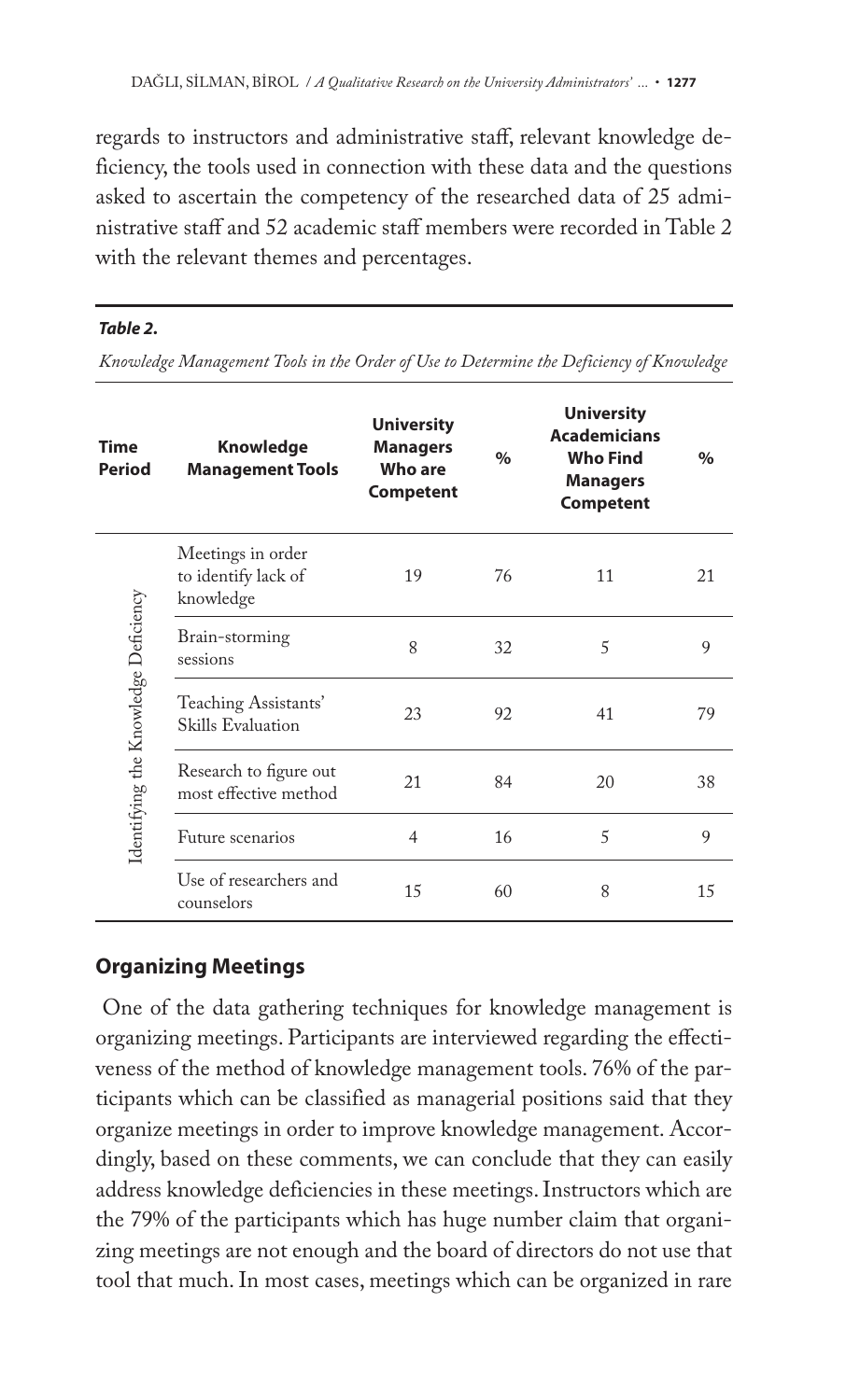periods, do not give that much credit to the instructors' ideas and meetings should be organized more often and on more regular bases in order to obtain sufficient results. As a result of organizing meetings, we can conclude that differences of ideas between administrative and academic staff and meetings are not organized properly.

#### **Brainstorming Sessions**

32% of the participants in managerial positions claim that brainstorming sessions are sufficient enough in defining knowledge deficiencies. However, 9% of the participants which are instructors claim that brainstorming sessions are sufficient whereas the remaining 91% claim that brainstorming sessions are useless and insufficient. There are differences between instructors and administrative members' ideas about brainstorming sessions. However, when we look at the percentage results we can conclude that both the board of directors and instructors claim that brainstorming sessions are not organized frequently and therefore they conclude that this method is insufficient.

## **Benchmarking Studies**

84% of the participants in managerial positions claim that benchmarking studies are sufficient. We conclude that they track universities or, in other words, competitors' methods. 38% of the instructors claim that benchmarking methods are sufficient enough to figure out the best methods that they use, whereas the rest of the remaining 62% participants argued that managers are not capable of using these methods efficiently. Based on these comments, we can conclude that they do not have enough studies and research in this area; they are having difficulties of adapting new methods and ideas in their organization. The boards of directors are following the old fashion methods and they are worried about changes and the adaptation of new methods. Instructors and board of directors have differences in their ideas in terms of benchmarking studies.

## **Developing Future Scenarios**

16% of the interviewees in managerial positions claim that they are capable of developing future scenarios and that this method is sufficient. 9% of the academic staff said future scenarios methods are sufficient. However, 91% of the instructors said it is insufficient and that administrative posts are unable to apply this method.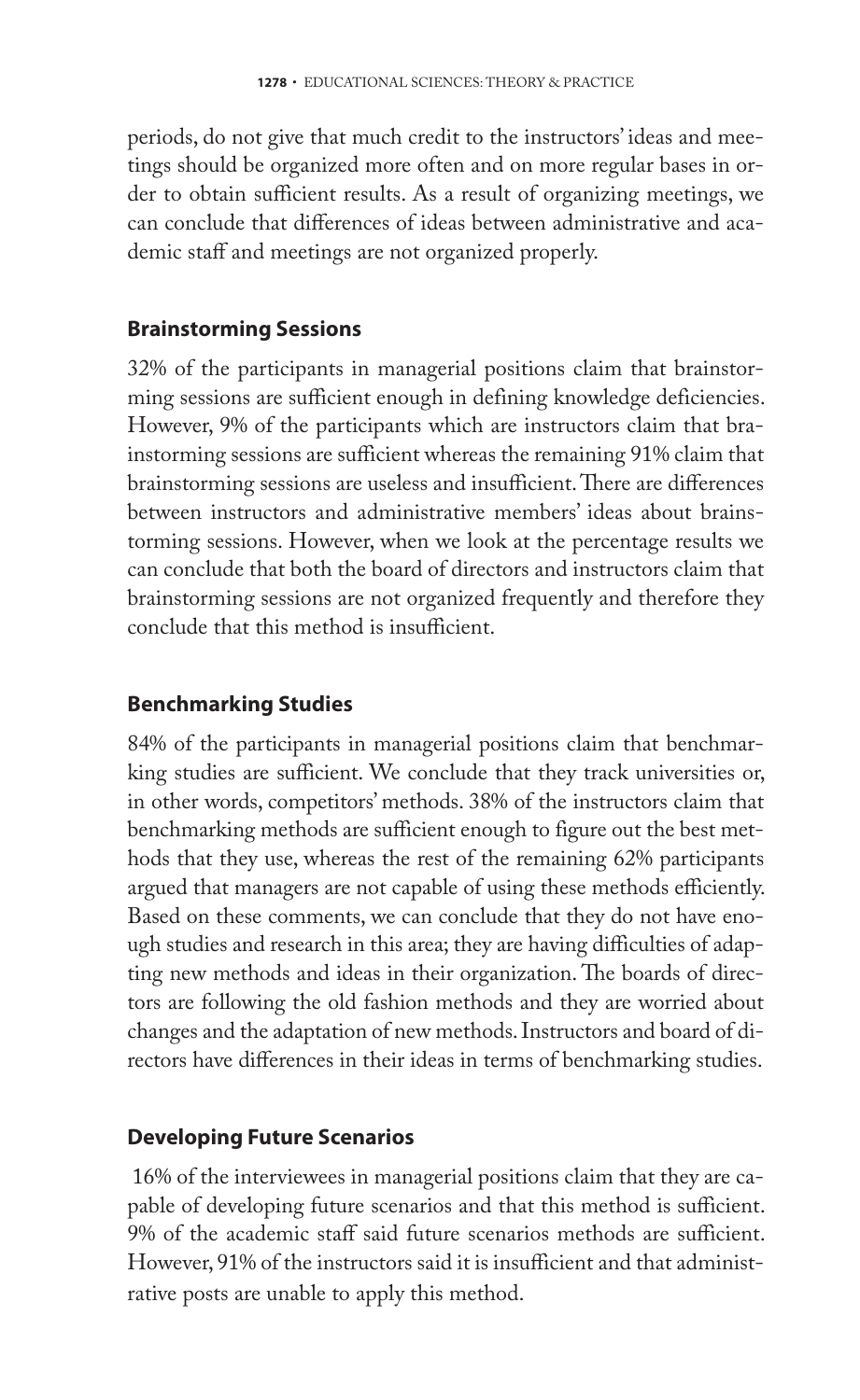As we can see from the percentage comparisons, there are differences between instructors' and the board of directors' ideas about future scenarios. However, when we look at the percentage results we can conclude that both the board of directors and instructors claim that brainstorming sessions are sufficient but administrative posts are unable to apply this method.

## **2nd Phase: Improvement and Buying of Knowledge**

As one of the stages of knowledge management tool, which is the improvement and purchasing of knowledge; questions asked for tools that are used for improvement and purchasing of knowledge reflect the participant's ideas in the Table 3.

#### *Table 3.*

*Knowledge Management Tools in Order to Used to Improvement and Buying of Knowledge*

| <b>Time</b><br>Period          | Knowledge<br><b>Management Tools</b>                  | <b>University</b><br><b>Managers</b><br><b>Who are</b><br><b>Competent</b> | $\frac{9}{6}$ | <b>University</b><br><b>Academicians Who</b><br><b>Find Managers</b><br><b>Competent</b> | $\%$ |
|--------------------------------|-------------------------------------------------------|----------------------------------------------------------------------------|---------------|------------------------------------------------------------------------------------------|------|
|                                | Research and<br>development studies                   | 4                                                                          | 16            | 2                                                                                        | 4    |
|                                | Use of technology                                     | 22                                                                         | 88            | 45                                                                                       | 86   |
| Improving and buying knowledge | Buying education<br>from outsources                   | 21                                                                         | 84            | 25                                                                                       | 48   |
|                                | Make employees<br>attend workshops<br>and conferences | 24                                                                         | 96            | 34                                                                                       | 65   |
|                                | Ideas of students                                     | 23                                                                         | 92            | 47                                                                                       | 90   |
|                                | Ideas of consultants                                  | 21                                                                         | 84            | 39                                                                                       | 75   |
|                                | Observation                                           | 21                                                                         | 84            | 22                                                                                       | 42   |

## **Research and Development Studies**

84% of the administrative post participants declared that they are not doing any kind of research and development studies. In addition to this,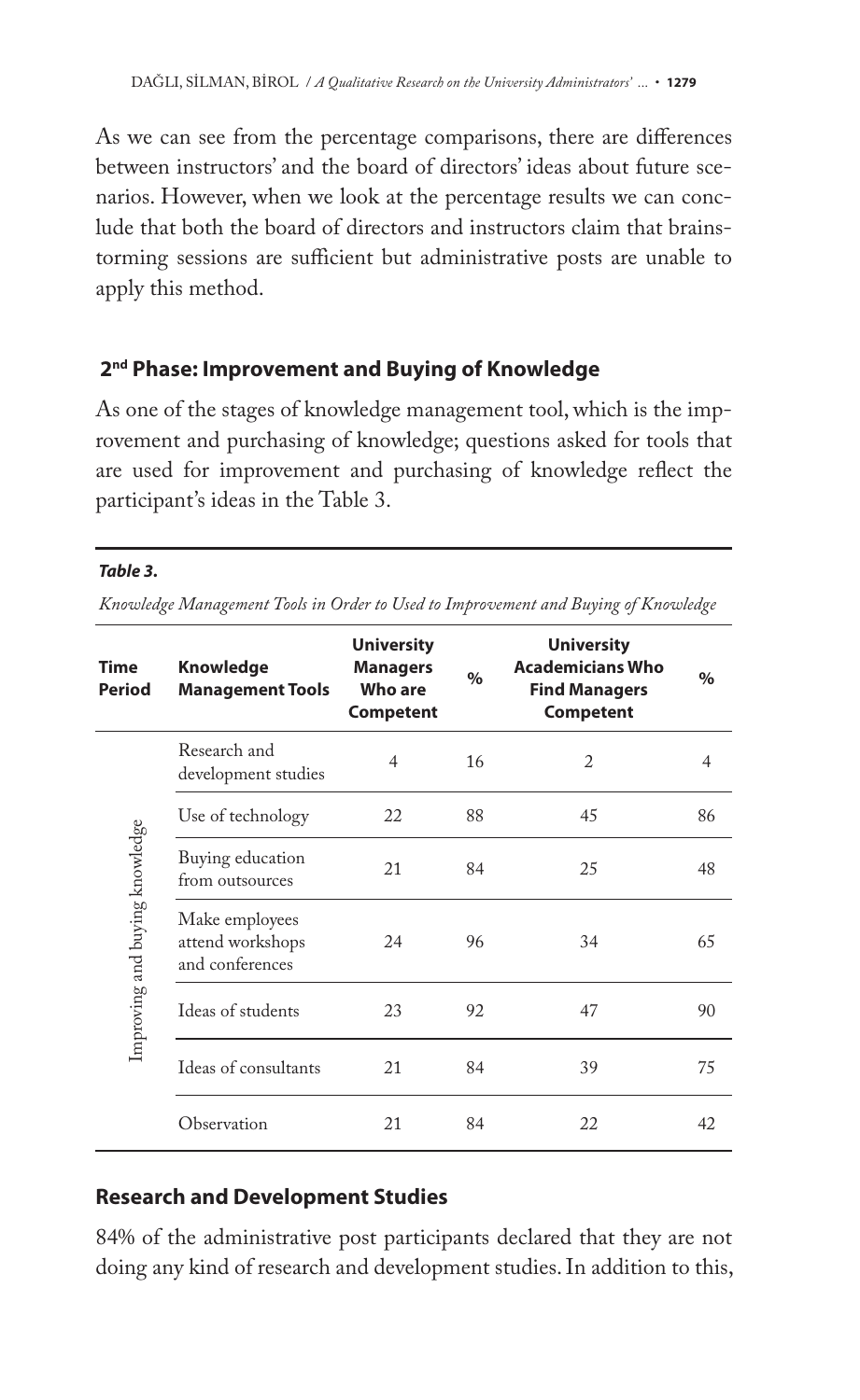96% the boards of directors are insufficient in terms of research and development studies. It would be better to say, the board of directors' and instructors' ideas about research and development studies are parallel to each other based on research and percentage results.

## **Outsourcing Knowledge**

84% of the administrative staff stated that they apply the method of outsourcing knowledge. 48% of the academic staff claimed that the boards of directors use this tool sufficiently. On the other hand, 52% of the participants said the boards of directors do not apply the tool adequately. As a result, according to the majority of academicians interviewed, we can conclude that because of the boards of directors' illogical reasons they are not outsourcing and purchasing knowledge on a long term basis they are using this method to save the day. Based on the data and questions asked, in conclusion, administrative and academic staff members' ideas are parallel to each other and they do not have that much difference in ideas and approaches.

#### **Motivate Employees to Attend Conferences, Workshops and Seminars**

96% of the administrative post holders interviewed confirmed that they motivate and encourage employees to attend conferences, workshops, and seminars. According to the result, we can conclude that they put all their efforts in terms of financial and academicals terms for personal development of instructors. 65 % of the participants claim that this method is used effectively by the boards of directors, however, 35% of the participants' opinion is that this method is used by directors insufficiently. According to this statement, we can conclude that the boards of directors only motivate instructors to attend these seminars and workshops. However, they do not have much budget for it. Based on the data and questions asked, board of directors and instructor's ideas are not parallel to each other and their ideas differ from each other.

## **Observational Method**

84% of the participants which are in a position of the board of directors said they are using observational method. However, 42% of the participants claim that this method is used effectively by board of direc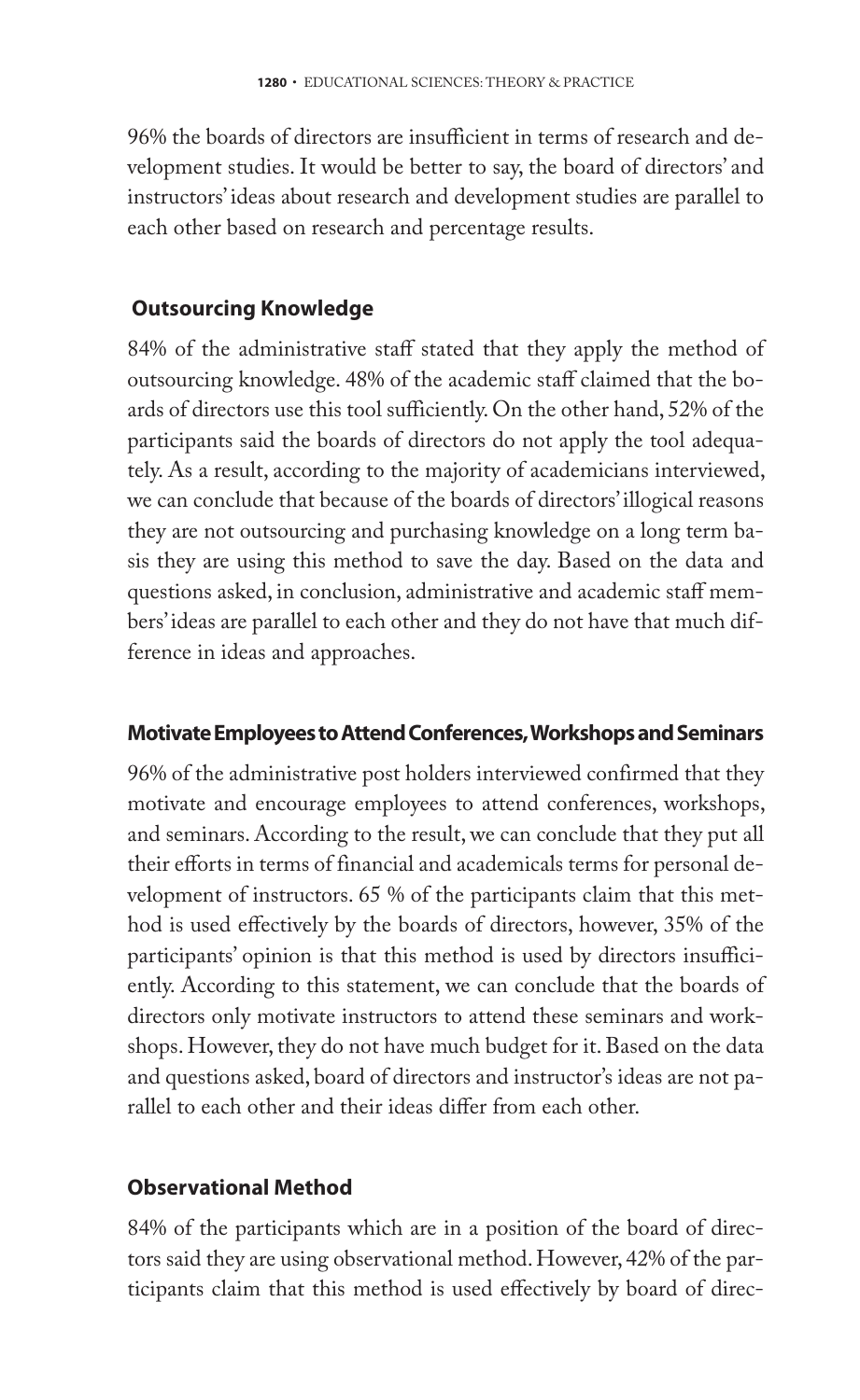tors. Data and questions asked shows that the boards of directors and instructor's ideas are not parallel to each other and their ideas differ from each other but we can say that observational methods are used effectively by board of directors as management knowledge tool.

# **3rd Phase: Sharing of Knowledge**

As one of the stages of knowledge management tool, which is sharing of knowledge; questions asked for tools that are used for sharing of knowledge reflect the participants' ideas in the Table 4.

#### *Table 4.*

*Knowledge Management Tools in Order to Use as Sharing of Knowledge*

| <b>Time</b><br><b>Period</b> | <b>Knowledge</b><br><b>Management</b><br><b>Tools</b> | <b>University</b><br><b>Managers</b><br>Who are<br><b>Competent</b> | $\frac{0}{0}$ | <b>University</b><br><b>Academicians</b><br><b>Who Find</b><br><b>Managers</b><br><b>Competent</b> | $\%$ |
|------------------------------|-------------------------------------------------------|---------------------------------------------------------------------|---------------|----------------------------------------------------------------------------------------------------|------|
| KnowledgeSharing             | Use of network                                        | 24                                                                  | 96            | 49                                                                                                 | 94   |
|                              | Continuous<br>partnership                             | 22                                                                  | 88            | 21                                                                                                 | 40   |
|                              | Organization of<br>work groups                        | 21                                                                  | 84            | 18                                                                                                 | 35   |
|                              | Informal meetings                                     | 24                                                                  | 96            | 45                                                                                                 | 86   |
|                              | Social gatherings<br>on regular basis                 | 21                                                                  | 84            | 21                                                                                                 | 40   |
|                              | Discussion groups                                     | 20                                                                  | 80            | 19                                                                                                 | 37   |

# **Continuous Cooperation**

88% of the participants who are actually the board of directors support the idea of continuous cooperation tool. According to that statement, the board of directors should constantly cooperate and share ideas regarding the academic and administrative aspects either inside or outside the universities. 40% of these attendants who participated as instructors think that managers are sufficiently using the method of sharing data and knowledge, but rest of them 60% think as opposite way. Based on the data and questions asked, we can conclude that there is a conflict between the board of directors and instructor's ideas.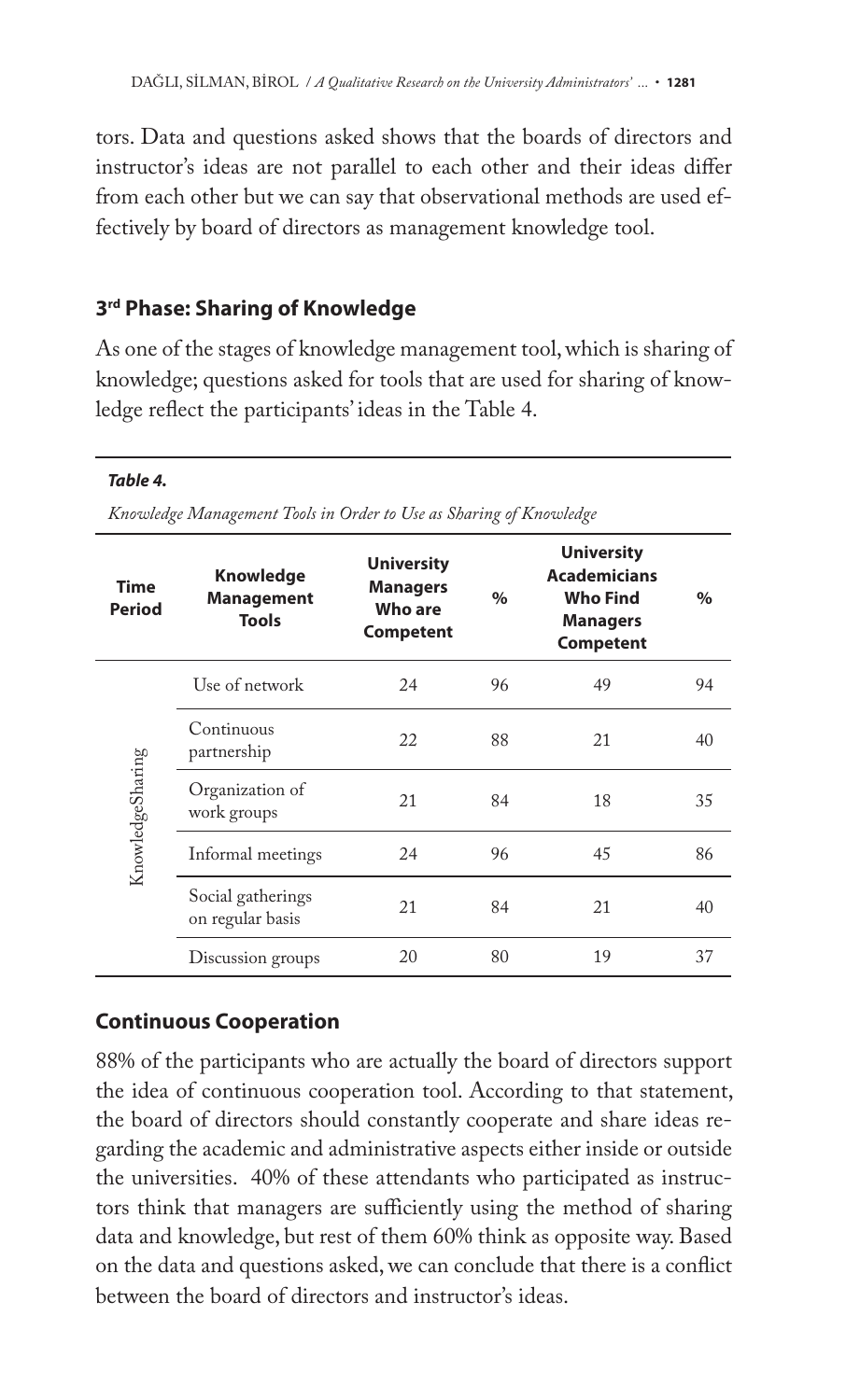#### **Team Formation and Organizing Task Groups**

84% of the participants who attended the research think that it would be more beneficial to form teams and organize groups in order to achieve team-work and communal work sharing responsibility and achieving goals together. On the other hand, only 35% of the instructors think the same as administrative staff. Based on the data and questions asked, we can conclude that the boards of directors' and instructors' ideas are not parallel to each other and their ideas differ from each other.

## **Creating Brainstorming Culture**

80% of the administrative staff claimed that they supported brainstorming and they actually practiced it with others. However, only 35% of the academic staff attending the survey thinks that administrative staff is using this method and the rest (63%) think that administrative staff is not sufficiently using brainstorming as a tool.

In general, academic staff thinks that the administrative staff is not successful at creating and supporting these tools because of cultural differences.

#### **4th Phase: Analyzing Knowledge**

As one of the stages of knowledge management, questions asked for tools that are used for analyzing knowledge reflect the participants' ideas in the following table (Table 5).

#### *Table 5.*

*Knowledge Management Tools in Order to Use as Analyzing Knowledge*

| Time<br>Period          | <b>Knowledge</b><br><b>Management Tools</b>                               | <b>University</b><br><b>Managers</b><br>Who are<br><b>Competent</b> | $\%$ | <b>University</b><br><b>Academician</b><br><b>Who Find</b><br><b>Managers</b><br><b>Insufficient</b> | $\%$ |
|-------------------------|---------------------------------------------------------------------------|---------------------------------------------------------------------|------|------------------------------------------------------------------------------------------------------|------|
| Evaluation of Knowledge | Internal and external<br>controls                                         | 19                                                                  | 76   | 15                                                                                                   | 28   |
|                         | Interviews with students<br>and teaching assistants                       | 22                                                                  | 88   | 45                                                                                                   | 86   |
|                         | Comparisons with other<br>universities applications                       | 21                                                                  | 84   | 19                                                                                                   | 37   |
|                         | Evaluation of reports                                                     | 19                                                                  | 76   | 10                                                                                                   | 19   |
|                         | Interview with the<br>graduate students and<br>former teaching assistants | 17                                                                  | 68   | 7                                                                                                    | 13   |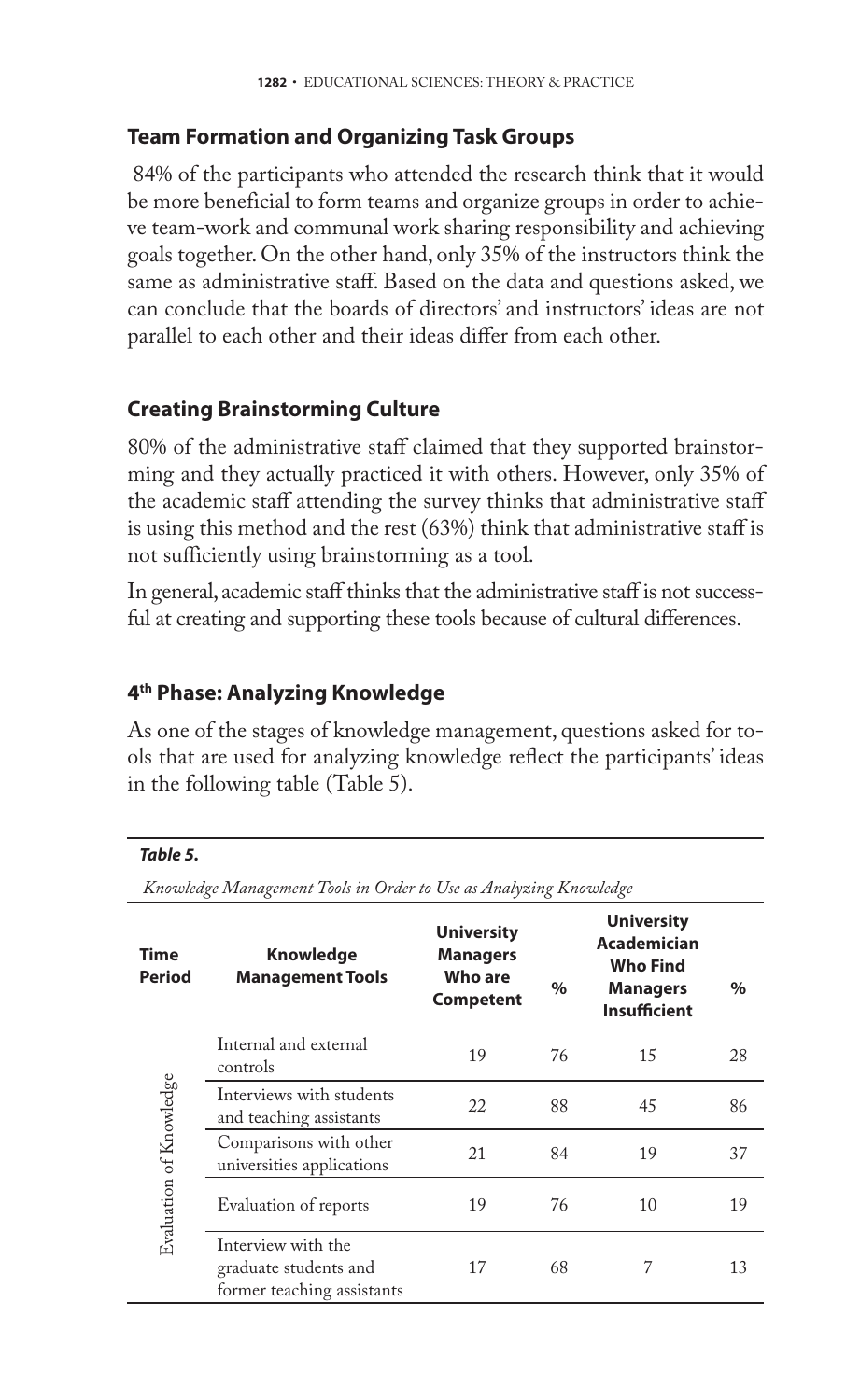## **Internal and External Inspections**

76% of the participants who attended the survey as administrative staff claimed that they have practiced internal and external inspections. It can be concluded that the administration is sufficient for internal and external inspections. However, only 28% of the academic staff thinks that administrative staff is sufficient about this, and 72% of the academics think that their administrative staff is actually not sufficient at this method of inspections.

Results shows that the boards of directors are not using this tool well enough and with teaching assistants their answers are not parallel and did not agree with the board of directors.

## **Evaluation of Data**

76% of the participants who are in administrative positions use the evaluation of data tool. Surprisingly, 19% of the teaching assistants confirmed that the participants were rightly using this tool and they were competent.

To sum up, directors were not capable in obtaining results from the relevant reports and did not take any resources to put the relevant results right. There were disputes between the directors' and instructors' views.

## **Results and Suggestions**

Knowledge management tool can be divided into four parts including the relevant suggestions.

## **I. Phase: Identifying Knowledge Deficiencies**

Participants which are the place of directors, in order to ascertain the deficiency in knowledge, conduct meetings and try to ascertain the competency of the relevant meetings, the frequency of meetings, the subject matter of the meetings, and obtain knowledge about the deficiency in knowledge. However, the instructors commented that the relevant tool was not properly used by the boards of directors, also stated that the boards of directors were not conducting enough meetings. The meetings lacked detailed and uniform analyses of the relevant situation and also lacked the poor evaluation of the knowledge and feedback of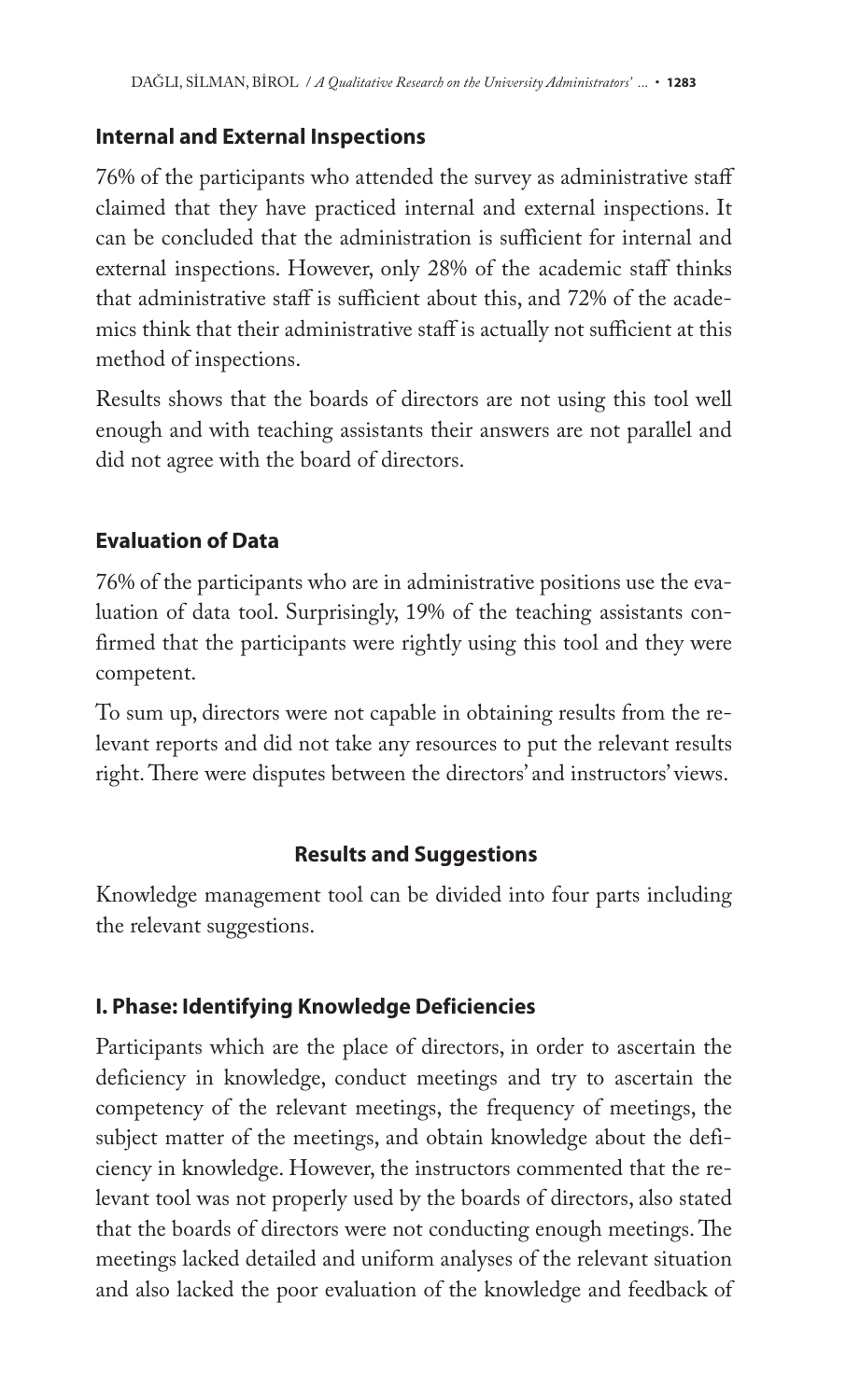the teaching assistants. A proper meeting to enable them to identify the deficiency in knowledge was not conducted. After the commencement of the meeting, the clear difference in the opinions of teaching assistants and board of directors were observed. However, according to Arslangiray (2003), group members differing in opinions could be started at easily during the meetings.

Conducting brainstorming sessions were used in a way of establishing the competency of the boards of directors and instructors in relevant to the activities and helped identifying the deficiency in knowledge. Majority of the boards of directors stated they were not competent in the brainstorming sessions and could not use the relevant tool properly. The majority of the participants who are instructors commented that the sessions were not adequate, no brainstorming sessions were conducted, and no feedback was obtained from the people. Percentagewise either the administrative staff or the academics staff has different opinions. According to Rawlinson (1995), these knowledge deficiencies could be easily solved by these brainstorming sessions.

From the knowledge management tools the most useful tool (Benchmarking) is the search between the competence in directors and the instructors, and the search for the best tool for this purpose. Instructors have added that the tool was never used properly. According to Koçel (2005), by using benchmarking procedure in the universities, they are trying to update the relevant expertise they have and also try to solve the relevant knowledge deficiency in the procedure.

Future scenarios knowledge management tool were developed and 16% of the participants were adequate in using this deficiency in knowledge management tool. Plans and suggestions were made for the next 10 years, and from these plans knowledge deficiency was observed. However, 84% of the participants were inadequate in using the relevant knowledge tool. This knowledge is a clear indication that the relevant knowledge management tool was not properly used and leads to confusion and impracticability between the instructors and directors.

## **II. Phase: Improvement and Buying of Knowledge**

In the knowledge management phase, about improvement and buying of knowledge tool, 16% of the participants claim that they were using the relevant tool and partly putting this tool in practice. However, 84%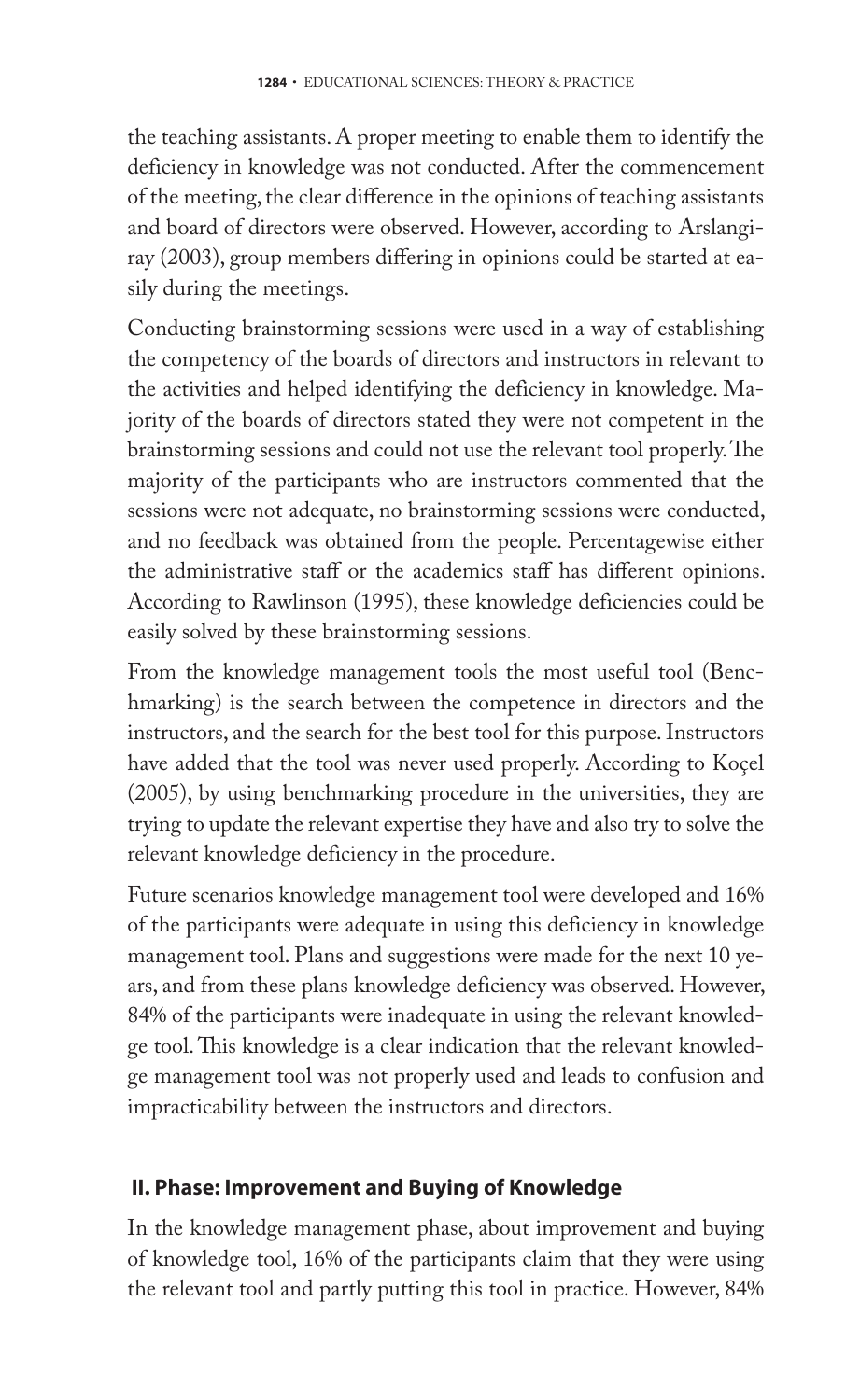of the participants never used the relevant tool or used the tool inadequately. Serbest (2004) pointed out that developing universities at present should use research and development in order to develop themselves.

From the knowledge management tools obtaining education from abroad should be used and if needed experts in relation to the subject matter should be called to request guidance. However, obtaining education from abroad is not considered to be an ideal way and is considered that to be economic and rush decision used by the board of directors in order to avoid problems. Therefore, the difference in point of views of board of directors and instructors were established.

From the knowledge management tool, participants need to attend courses, conferences, and seminars to help solve deficiency of knowledge problem. Teaching assistants also confirmed that financially and academically this tool was not used by the academics and the administrative staff. Academicians used their own savings to attend the relevant activities including the seminars, courses, and found it to be very difficult to set the dates for the relevant courses.

The observational method of management knowledge tool is used to reach the main source of knowledge and observational method is effective. With observational method, they are able to observe knowledge in the main source. Observational methods are effective in order to improve and develop knowledge. The managerial position holders claim that they are adequately using this tool. However, according to the instructors, the boards of directors are insufficiently using this tool. They are not capable of following the latest changes in their environments. In addition to that, because there is not that much competition between universities, the boards of directors do not follow latest changes that much. This knowledge is a clear indication that the relevant knowledge management tool was not properly used and leads to confusion and impracticability between the instructors and directors.

# **III. Phase: Sharing Knowledge**

Sharing knowledge management tool is used by the boards of directors in terms of continuous partnership and organizing work groups. The boards of directors use this method for the continuous development and improvement of knowledge. Instructors claim that the sharing of knowledge method is not used by the boards of directors sufficiently. They are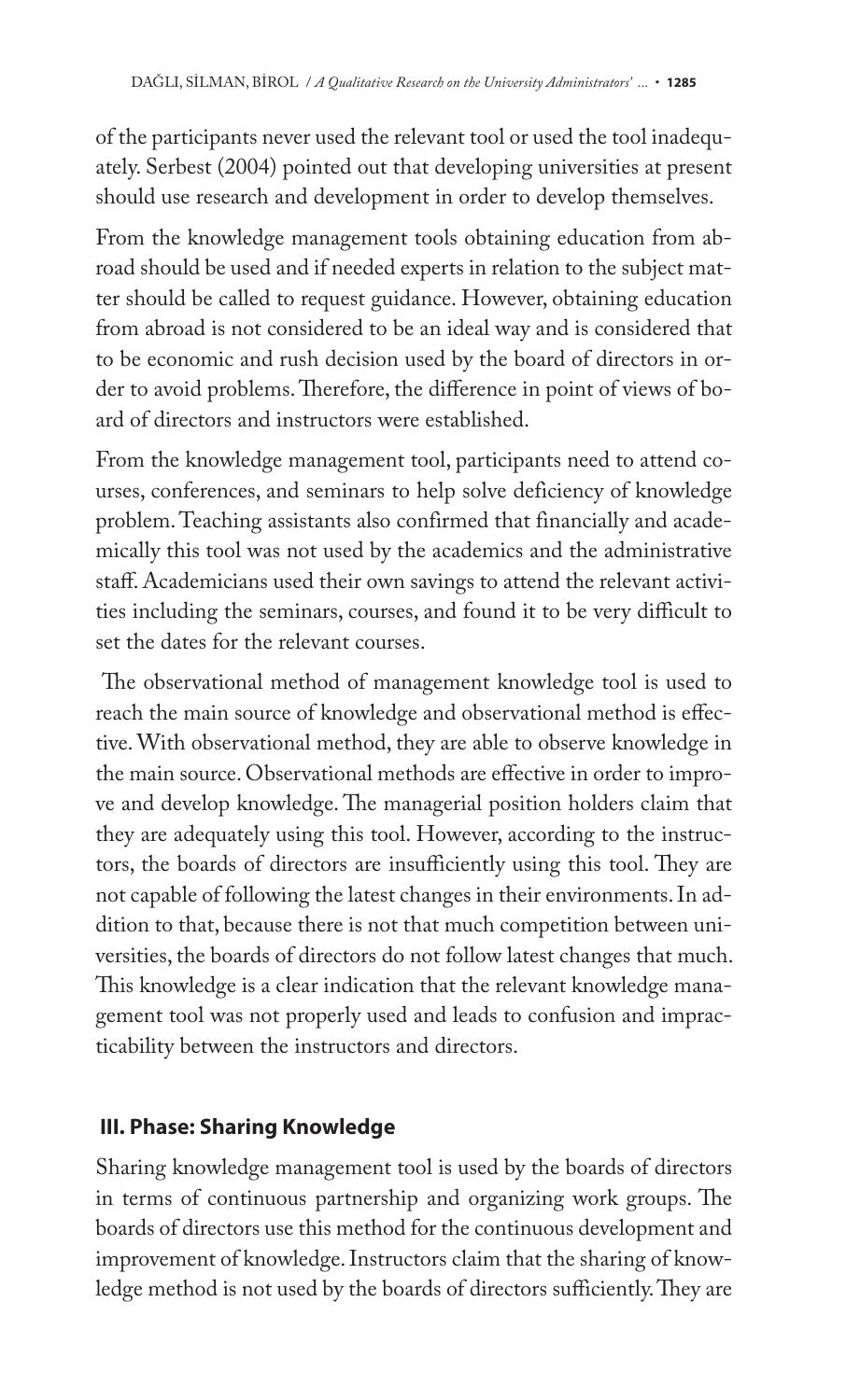not sharing knowledge with instructors and are not in corporation with instructors. Due to factors such as cultural reasons, and highly competitive work place, they are afraid to take responsibilities and prefer not to co-operate with instructors. Instructors also claim that there is competition only when needed and interactions between the boards of directors and instructors are in terms of expert and apprentice. In addition to that, all the interactions are at individual levels and taking place in unplanned ways. We can conclude that there are differences between the ideas of instructors and the boards of directors. Team work is needed in terms of raising the quality of knowledge, raising the efficiency and following the latest changes in the environment**.** Today, ensuring the quality, productivity, growth, and external environment in which new information emerging in light of rapidly developing areas of team work required are specified (Sarihan, 1998).

Discussion groups in terms of knowledge management tool are used by the administrative staff in areas such as in order to form discussion environments, sharing of knowledge in these meetings, discuss the problematic areas, and obtain the best results with the help of this method in terms of knowledge sharing. Academic staff claim that due to differences between administrative members and academics such as cultural differences, it is difficult to use this method. Discussion groups are the major tool which shows the democratic level of both the nations and individuals (Yeşil, 2004a, s. 165)**.** Accordingly, individuals should directly interact in discussion groups in order to understand the discussion group culture (Mendel-Reyes, 1998, s. 36-37).

#### **IV. Phase: Evaluation of Knowledge**

The evaluation of knowledge as knowledge management tool is used by administrative staff in order to monitor internal and external controls. As an internal control, student averages, instructors' satisfaction and personal development are used. On the other hand, as an external control, YÖK`s evaluation in regular bases on whether universities are following rules and regulations are used. Academics can claim that administrative staffs are insufficient in internal controls. They are not following which books instructors are using, which topics they are teaching, and the evaluation of instructors' academic knowledge. As an external control, they claim that nobody comes from YÖK to evaluate ins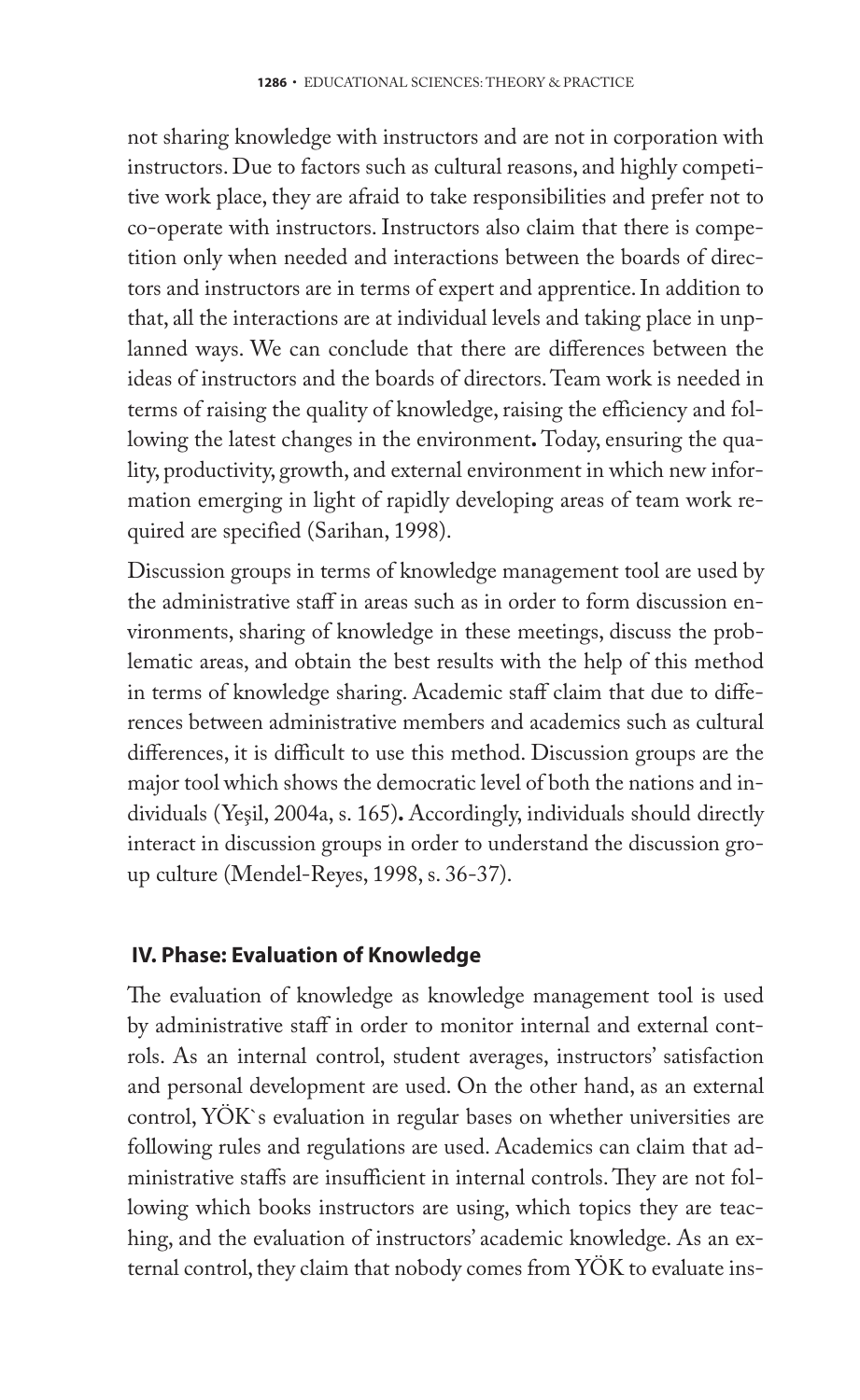titutions. However, YÖK comes in rare bases to control the boards of directors whether they follow the rules and regulations in management level. According to the instructors, administrative staff does not use this method adequately. Administrators and academics have differences in ideas and their way of thinking goes parallel.

Accreditation institutions used as an external control in developed nations. Universities work so hard in order to reach the standards of these institutions. Accordingly, there are always processes of continuous development. Students' and other departments' evaluations are used as an internal control. Accordingly, evaluations from these sources are used in the development and improvement of universities. Sullivan and Glanz (2005) suggest that in order to improve and develop institutions, raising the quality of students, implementing of external and internal controls are necessary.

Evaluation reports as knowledge management tool is used by administrative staff. Academicians make every instructor to write the end of semester reports and they evaluate these reports. On the other hand, they make surveys and interviews with students about topics such as courses and other regulations. As a result, they evaluate the results of these reports. However, they are not talking about the systems and ways to improve areas which have deficiency. Academicians claim that administrative staff is insufficient in the evaluation of these reports. They lack obtaining end of semester reports and make conclusions about these evaluations. Today, it is becoming more and more difficult to analyze the social and economic incidents as they get more complicated day by day. That's why we are facing with difficulties in social life (Karagöz & Ekici, 2005). Therefore, it becomes more difficult to gather analytical and numeric knowledge and to come up with solutions and conclusion to the statistics of these outcomes.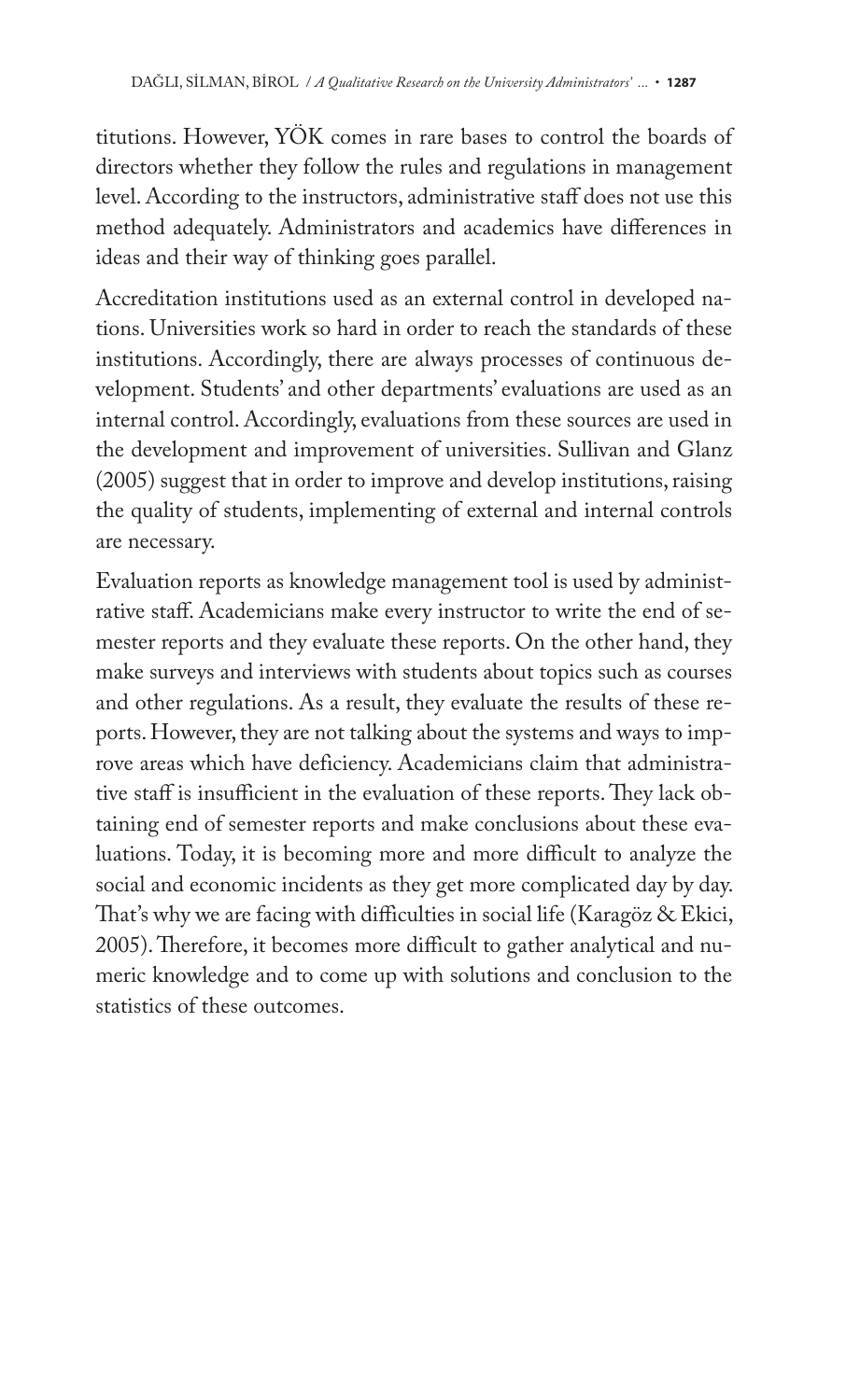#### **References/Kaynakça**

Agrawal, A. M. (2004, April). *Knowledge management application in higher technical institutions in India*. International Association for Management of Technology (IAMOT) 13<sup>th</sup> International Conference Proceedings, Washington. Retrieved June 12, 2004, from http:// arago.cprost.sfu.ca/~smith/conference/viewpaper.php?id=1180&cf=4.

Aktan, C. C. ve Vural, D. (2004). *Rekabet gücü ve Türkiye* (Rekabet Dizisi 3). Ankara: Türkiye İşveren Sendikaları Konfederasyonu.

Arslangiray E. (2003). Eğitimde bir özgüven ve demokrasi ortamı sessiz toplantı. *Ankara Üniversitesi Eğitim Fakültesi Dergisi*, *36*(2), 89-96

Beijerse, R. P. U. (1999). Questions in knowledge management: Defining and conceptualizing a phenomenon. *Journal of Knowledge Management*, *3*(2), 94-109.

Conceicao, P., Heitor, M., & Oliveira P. M. (1998). Expectations for the university in the knowledge-based economy. *Technological Forecasting and Social Change*, *58*, 203-214.

Connor, T. (2002). The resource based view of strategy and its value to practising managers. *Strategic Change*, *11*(6), 307-316.

Davenport, T. H., & Laurence, P. (1998). *Working knowledge: How organizations manage what they know*. Boston, MA: Harvard Business School Press.

Demarest, M. (1997). Understanding knowledge management. *Long Range Planning*, *30*(3), 374-384.

Kalkan V. D., & Keskin, H. (2002, June). *A new theoretical quest for public administration and a preliminary research: Conceptualising knowledge management as an organısational process for public institutions, a comparison of Turkish public and private sector perceptions and use of knowledge management.* Proceedings of the 2002 IASIA Annual Conference, Public Administration between Globalisation and Decentralisation: Implications for Training and Education Distribution: IIAS (2004), Istanbul, Turkey.

Karagöz, Y. ve Ekici, S.(2005). Sosyal bilimlerde yapılan uygulamalı araştırmalarda kullanılan istatistiki teknikler ve ölçekler. *Cumhuriyet Üniversitesi İktisadi ve İdari Bilimler Dergisi*, *5*(1), 25-43

Karasar, N. (1998). *Bilimsel araştırma yöntemi* (sekizinci baskı). Ankara: Nobel Yayın Dağıtım.

Kidwell, J. J., Linde, K. M. V., & Johnson, S. L. (2000). Applying corporate knowledge management practices in higher education. *Educause Quarterly*, *4*, 28-33.

Koçel, T. (2005). *İşletme yöneticiliği* (onuncu baskı). İstanbul: Arıkan Ltd.

Kogut, B., & Zander, U. (1996). What firms do: Coordination, identity and learning. *Organization Science*, *7*(5), 502-518.

Loh, B., Tang, A. C., Menkhoff, T., Chay, Y. W., & Evers, H. D. (2003). *Challenges and* prospects of applying knowledge management in university research: The case of the Singapo*re Management University*. Work in progress. Retrieved June 12, 2004, from http://www. uni-bonn.de/~hevers/papers/Loh-Tang-Menkhoff-Chay-Evers2003-new.pdf

Mendel-Reyes, M. (1998). A Pedagogy for citizenship: Service learning and democratic education. *New Directions for Teaching and Learning*, *73*, 31-38.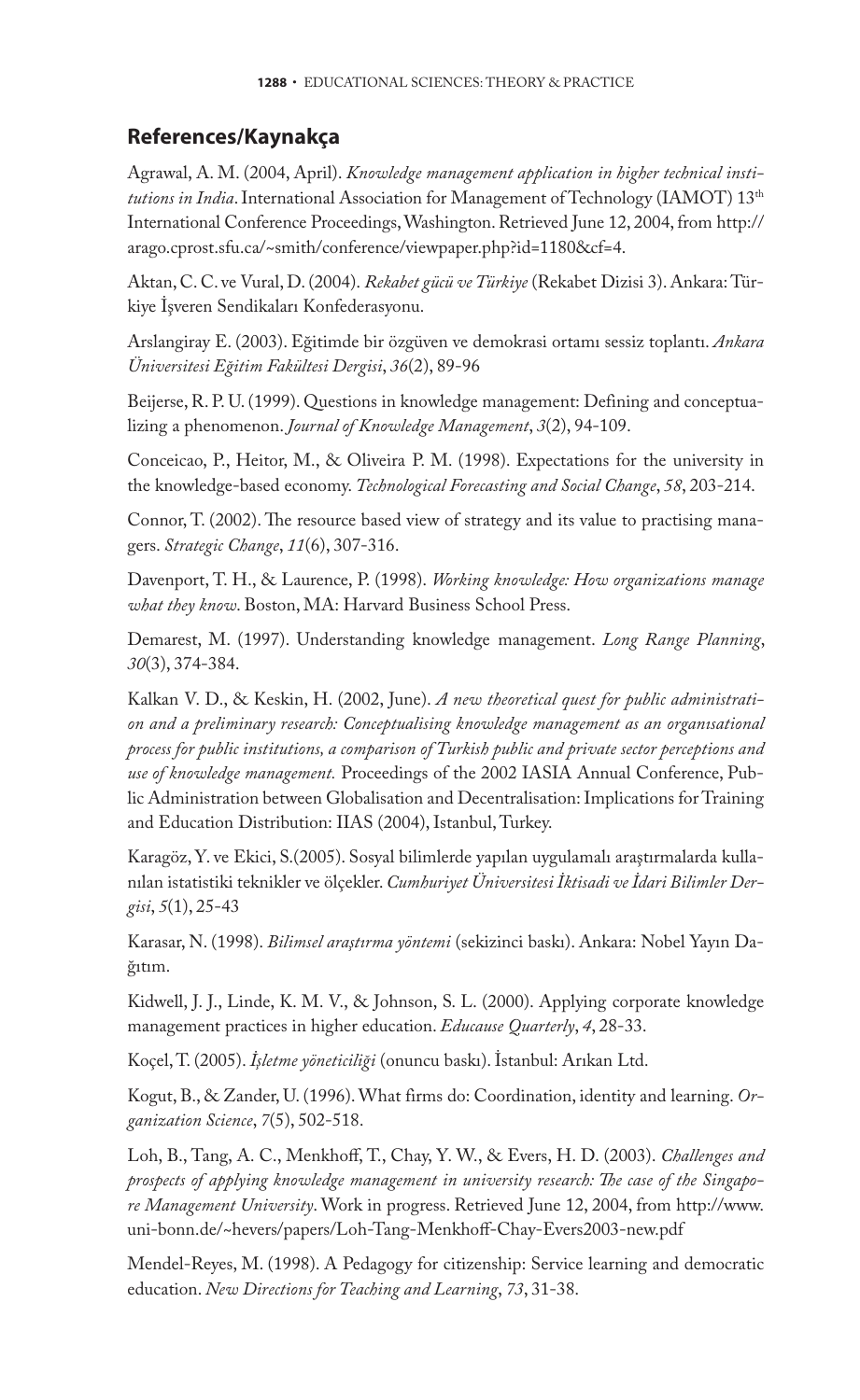Mikulecka, J., & Mikulecky, P. (2000, September). University knowledge managementissues and prospects. In Djamel A.Zighed, Jan Komoroswki, Jan Zykow, *Principles of Data Mining and Knowledge Discovery 4th European Conference Proceedings, PKDD* (pp. 157- 165). Lyon, France: Springer-Verlag Publisher, pp.157-165.

Miles, M. B., & Huberman, A. M. (1994). *Qualitative data analysis: An expanded sourcebook* (2nd ed.). California: SAGE Publications.

Mothe, J., Gertler, M., Landry, R., Niosi, J., & Wolfe, D. (2000, September). *Knowled*ge management: The new challenge for firms and organizations. Prepared by the Innovation Systems Research Network (ISRN), A Rapporteurs' Report on the OECD High Level Forum, Ottawa, Canada.

Muratoğlu V. (2005). *Eğitim örgütlerinde bilgi yönetimi stratejileri*. Yayımlanmamış yüksek lisans tezi, Fırat Üniversitesi, Sosyal Bilimler Enstitüsü, Elazığ.

Nonaka, I., & Takeuchi, H. (1995). *The knowledge-creating company*. New York, NY: Oxford University Press.

Nonaka, I., Toyama, R., & Konno, N. (2000). SECI, Ba and leadership: A unified model of dynamic knowledge creation. *Long Range Planning*, *33*(1), 5-34.

Numprasertchai, S., & Igel, B. (2004). Managing knowledge through collaboration: Multiple case studies of managing research in university laboratories in Thailand. Technovati*on*, Vol. 25 No.10, pp.1173-1182.

Oosterlinck, A. (2002). *Knowledge management in post-secondary e ducation: Universities*. OECD working paper. Retrieved June 12, 2004, from http://www.oecd.org/dataoecd/46/21/2074921.pdf

Perez, J. R., & Pablos, P. O. de (2003). Knowledge management and organizational competitiveness: A framework for human capital analysis. *Journal of Knowledge Management*, *7*(3), 82-91.

Prahalad, C. K., & Hamel, G. (1990). The core competence of the corporation. *Harvard Business Review*, *68*(5-6), 79-91.

Rawlinson J. G. (1995). *Yaratıcı düşünme ve beyin fırtınası*. İstanbul: Rota Yapım Tic. Şti.

Rowley, J. (2000). Is higher education ready for knowledge management? *The International Journal of Educational Management*, *14*(7), 325-333.

Sarıhan, İ. H. (1998). *Teknoloji yönetimi*. İstanbul: Desnet.

Serbest, A. H. (2004, Mayıs). *Mühendislik fakülteleri altyapısı ve ar-ge kaynakları*. 1. Ulusal Mühendislik Kongresi'nde sunulan bildiri, Eski Foça, İzmir. 20-21 Mayıs 2004.

Sullivan, S., & Glanz, J. (2005). *Supervision that ipmroves teaching. Strategies and technics* (2nd ed.)*.* California, CA: Corwin Press.

Tavşancıl, E. ve Aslan, E. (2001). *İçerik analizi ve uygulama örnekleri.* İstanbul: Epsilon Yayıncılık.

Wijetunge, P. (2002) . Adoption of knowledge management by the Sri Lankan University librarians in the light of the National Policy on University Education. *International Journal of Educational Development*, *22*, 85-94.

Yahya, S., & Goh, W. (2002). Managing human resources toward achieving knowledge management. *Journal of Knowledge Management*, *6*(5), 457-468.